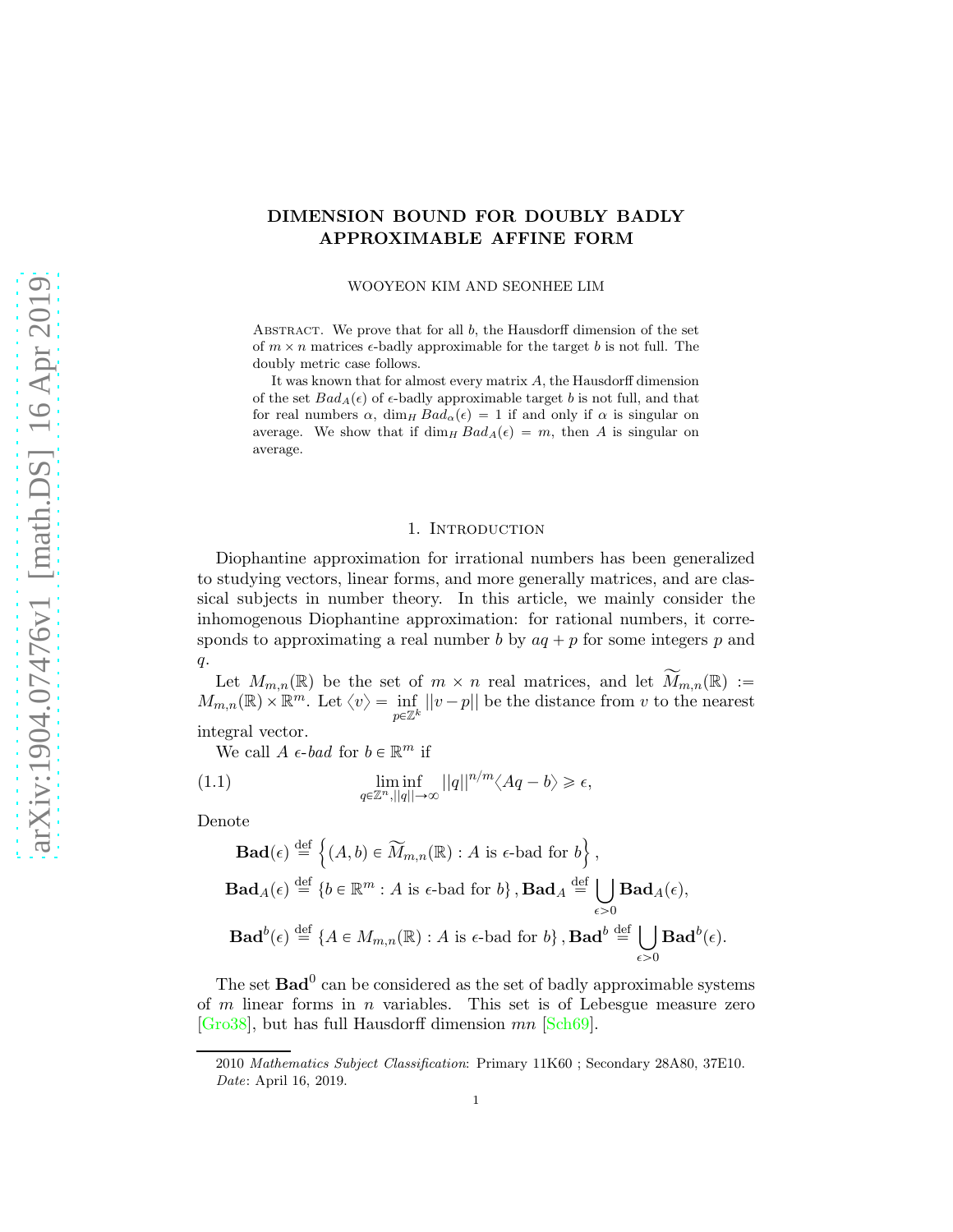For general  $b,$   $\mathbf{Bad}^b$  also has zero Lebesgue measure [\[Sch66\]](#page-15-2) and full Hausdorff dimension for every  $b$  [\[ET11\]](#page-15-3). On the other hand, the set  $\text{Bad}_A$  also has full Hausdorff dimension for every A [\[BHKV10\]](#page-14-0), but can have positive Lebesgue measure.

The set  $\textbf{Bad}^b$  and  $\textbf{Bad}_A$  are unions of subsets  $\textbf{Bad}^b(\epsilon)$  and  $\textbf{Bad}_A(\epsilon)$ over  $\epsilon > 0$ , respectively, thus a more refined question is about the Hausdorff dimension of  $\text{Bad}^{b}(\epsilon)$ ,  $\text{Bad}_{A}(\epsilon)$ . For the homogeneous case  $b = 0$ , the Hausdorff dimension of  $\text{Bad}^0(\epsilon)$  was estimated by R. Broderick and D. Kleinbock [\[BK13\]](#page-14-1), and D. Simmons recently estimated the bound more precisely [\[Sim18\]](#page-15-4). These results directly imply that the Hausdorff dimension of  $\text{Bad}^0(\epsilon)$  is strictly less than full dimension mn. Thus, a natural question is whether  $\text{Bad}^{b}(\epsilon)$  can have full Hausdorff dimension for general b.

Our main result answers the above question.

<span id="page-1-0"></span>**Theorem 1.1.** For any  $\epsilon > 0$ , there exists  $\delta > 0$  such that for all  $b \in \mathbb{R}^m$ ,

 $\dim_H \mathbf{Bad}^b(\epsilon) < mn - \delta.$ 

This result directly implies a similar result for doubly metric case.

**Corollary 1.2.** For any  $\epsilon > 0$ , there exists  $\delta > 0$  such that

 $\dim_H \textbf{Bad}(\epsilon) < mn + m - \delta.$ 

It was known that the set  $\text{Bad}_{A}(\epsilon)$  is less than the full Hausdorff di-mension for almost every A [\[LSS\]](#page-15-5). The argument for Theorem [1.1](#page-1-0) can be applied similarly to improve the result for  $\text{Bad}_{A}(\epsilon)$  in [\[LSS\]](#page-15-5) in terms of the exceptional set.

<span id="page-1-1"></span>**Theorem 1.3.** For any  $\epsilon > 0$ , there exists  $\delta > 0$  such that the Hausdorff dimension of the set of A satisfying  $\dim_H \textbf{Bad}_{A}(\epsilon) \geqslant m - \delta$  is strictly less than mn.

To state our last result, let us introduce more notations. For  $d = m + n$ , let  $G(\mathbb{R}) = ASL_d(\mathbb{R})$  be the set of area-preserving affine transformations. Let  $G(\mathbb{Z}) = ASL_d(\mathbb{Z}) = SL_d(\mathbb{Z}) \ltimes \mathbb{Z}^d = Stab_{G(\mathbb{R})}(\mathbb{Z}^d)$  be the stabilizer of  $\mathbb{Z}^d$ . For the 1-parameter diagonal subgroup

$$
\left\{a_t = \Delta(e^{nt}\mathbf{1}_m, e^{-mt}\mathbf{1}_n)\right\}_{t \in \mathbb{R}}
$$

in  $SL_d(\mathbb{R})$ , we take a lift of this group to  $G(\mathbb{R}) \subset SL_{d+1}(\mathbb{R})$  given by  $a_t \mapsto \begin{pmatrix} a_t & 0 \\ 0 & 1 \end{pmatrix}$  and we denote it again by  $a_t$  by abuse of notation. Let  $a \stackrel{\text{def}}{=} a_1$  be the time-one map of the diagonal flow  $a_t$ . We denote by  $U$  the subgroup  $\sqrt{ }$  $\frac{1}{2}$  $\left\lfloor \right\rfloor$  $u(A) :=$  $\sqrt{ }$  $\sqrt{2}$  $I_m$  *A* 0  $0 \t I_n \t 0$ 0 0 1  $\sqrt{2}$ :  $A \in M_{m,n}(\mathbb{R})$  $\tilde{ }$  $\mathcal{L}$  $\perp$ and W the subgroup  $\sqrt{ }$  $\frac{1}{2}$  $\left\lfloor \right\rfloor$  $w(b) :=$ ¨  $\mathbf{I}$  $I_m$  0 b  $0 \t I_n \t 0$ 0 0 1 ˛  $\cdot : b \in \mathbb{R}^m$  $\lambda$  $\mathbf{I}$  $\frac{1}{2}$ of  $G(\mathbb{R})$ , both of which are unstable horospherical subgroups for  $a$ .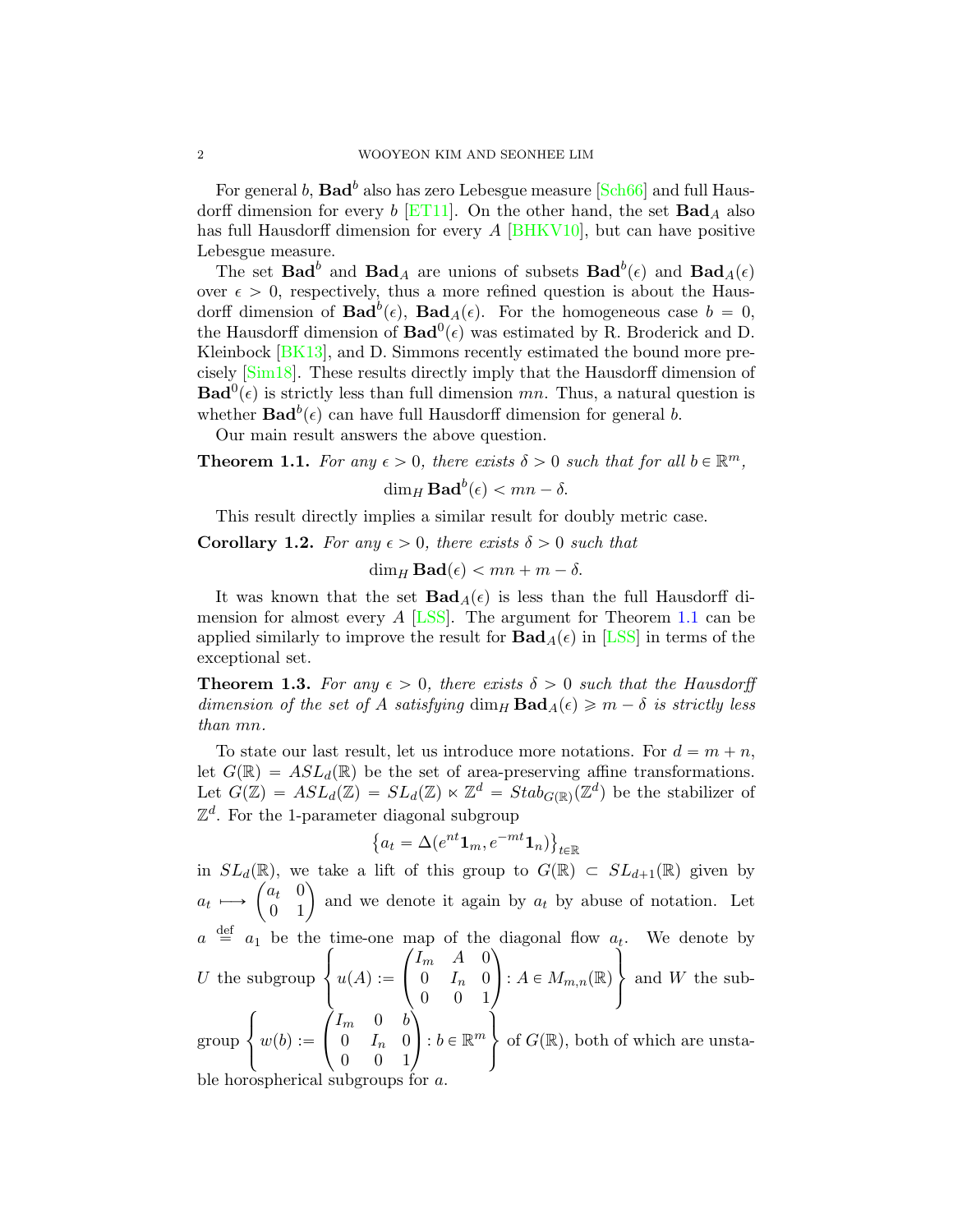Let  $Y \stackrel{\text{def}}{=} G(\mathbb{R})/G(\mathbb{Z})$  and let  $\mathbf{d}(\cdot, \cdot)$  be a right invariant metric on Y. We may assume that the locally defined maps (on balls of radius, say  $r_0$ ) log and exponential maps between  $U$  and its Lie algebra  $\bf{u}$  are Lipschitz. For the norm of Lie algebra **u**, we take the Euclidean norm  $|| \cdot ||_{\mathbb{R}^{mn}}$ . Similarly, we may assume that  $log$  and exponential maps between  $W$  and its Lie algebra w are bi-Lipshitz if we take the Euclidean norm  $\|\cdot\|_{\mathbb{R}^m}$  for the norm of Lie algebra **w**. Observe that  $Ad_{a_t}u = e^{(m+n)t}u$  holds for any  $u \in \mathbf{u}$  and  $Ad_{a_t} w = e^{nt} w$  for any  $w \in \mathbf{w}$ .

Let  $X = SL(d, \mathbb{R})/SL(d, \mathbb{Z})$  be the space of unimodular lattices. By a unimodular grid y in  $\mathbb{R}^d$ , we mean a coset  $x + v$  of a lattice  $x \in X$  where  $v \in \mathbb{R}^d$ . One can view a unimodular grid y as an element in Y. There is a natural projection  $\pi: Y \to X$  defined by  $\pi$  $\begin{pmatrix} B & v \\ 0 & 1 \end{pmatrix} G(\mathbb{Z})) = B \cdot SL(d, \mathbb{Z})$ for  $B \in SL(d, \mathbb{R})$  and  $v \in \mathbb{R}^d$ .

For  $A \in M_{m,n}$ , we associate a point  $x_A =$  $\int I_m$  A  $0 \quad I_n$  $\big)$   $SL(d,\mathbb{Z})$  in X, and for  $(A, b) \in \widetilde{M}_{m,n}(\mathbb{R})$ , we associate a point  $x_{A,b} =$  $\sqrt{ }$  $\mathbf{I}$  $I_m$   $A -b$  $0 \t I_n \t 0$ 0 0 1  $\setminus$  $x_0$  in Y,

where  $x_0$  is the identity coset  $SL_d(\mathbb{Z}) \ltimes \mathbb{Z}^d$ .

We say that a point  $x \in X$  has  $\delta$ -escape of mass on average (with respect to the diagonal flow  $a_t$ ) if

$$
\liminf_{N \to \infty} \frac{1}{N} | \{ l \in \{ 1, \dots, N \} : a_l x \notin Q \} | \ge \delta
$$

for any compact set Q in X. In [\[LSS\]](#page-15-5), it was shown that  $\dim_H \text{Bad}_A(\epsilon) < m$ for all  $\epsilon > 0$  if  $x_A$  is heavy which is a condition similar to no escape of mass on average. Note that  $x_A$  is heavy for almost every  $A \in M_{m,n}(\mathbb{R})$ . A  $m \times n$ matrix A is called *singular on average* if for any  $\epsilon > 0$ 

$$
\lim_{N \to \infty} \frac{1}{N} |\left\{ l \in \{1, \cdots, N\} : \exists q \in \mathbb{Z}^n \ s.t. \ \langle Aq \rangle < \epsilon 2^{-\frac{nl}{m}} \ \text{and} \ 0 < ||q|| < 2^l \right\}| = 1.
$$

This property is equivalent to the fact that the corresponding point  $x_A$  has 1-escape of mass on average (with respect to the diagonal flow  $a_t$ ) by Dani's correspondence.

For  $m = n = 1$ , A is singular on average if and only  $\text{Bad}_{A}(\epsilon)$  has full Hausdorff dimension for some  $\epsilon > 0$  [\[BKLR\]](#page-14-2). For  $m, n \neq 1$ , nothing was known about  $\dim_H \text{Bad}_{A}(\epsilon)$  for A which has  $\eta$ -escape of mass on average for some  $0 < \eta < 1$ . The next theorem generalizes the necessary part of the previous result.

<span id="page-2-0"></span>**Theorem 1.4.** Let  $A \in M_{m,n}(\mathbb{R})$ . If  $\dim_H \textbf{Bad}_A(\epsilon) = m$  for some  $\epsilon > 0$ , then A is singular on average.

We remark that the set of matrices which are singular on average has Hausdorff dimension at most  $mn - \frac{m+n}{mn}$  [\[KKLM\]](#page-15-6).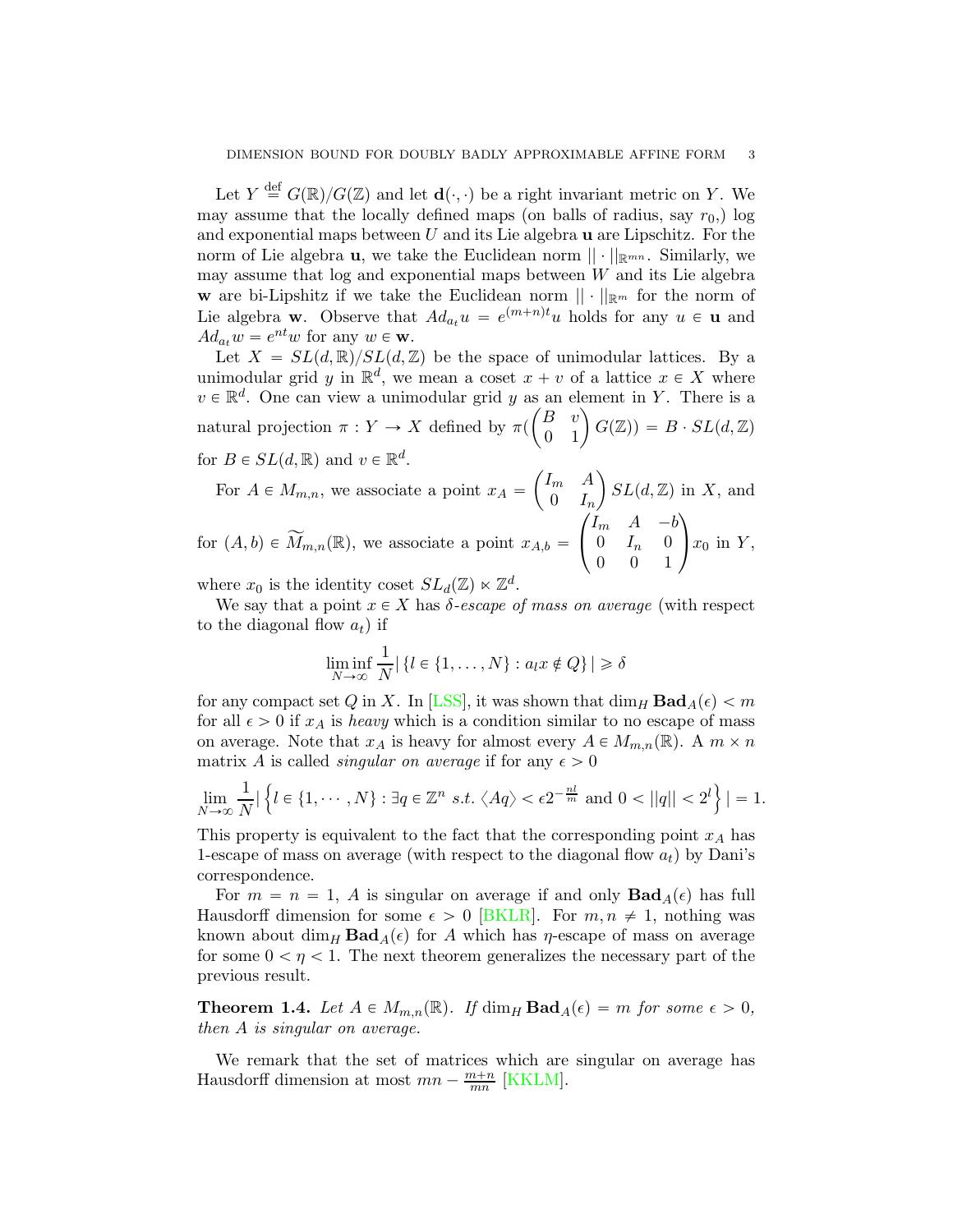2.1. Correspondence with dynamics. For  $y \in Y$ ,  $\Gamma_y$  denotes the corresponding unimodular grid in  $\mathbb{R}^d$ . Let

<span id="page-3-0"></span>
$$
\mathcal{L}_{\epsilon} \stackrel{\text{def}}{=} \left\{ y : \Gamma_y \cap B_{\epsilon}^{\mathbb{R}^d_{m}}(0) = \phi \right\},\
$$

which is a (non-compact) closed subset of Y.

<span id="page-3-1"></span>**Proposition 2.1.** For any  $(A, b) \in \text{Bad}(\epsilon)$ , one of the following statements holds:

(1) there exists some  $q \in \mathbb{Z}^n$  such that

$$
\langle Aq - b \rangle = 0.
$$

(2) the point  $x_{A,b}$  is eventually in  $\mathcal{L}_{\epsilon}$ , i.e., there exists  $T \geq 0$  such that  $a_t x_{A,b} \in \mathcal{L}_{\epsilon}$  for all  $t \geqslant T$ .

Proof. Assume that both of the statements do not hold. Then there exist arbitrarily large t's satisfying  $a_t x_{A,b} \notin \mathcal{L}_{\epsilon}$ . As

$$
a_t x_{A,b} = \begin{pmatrix} e^{nt} I_m & 0 & 0 \\ 0 & e^{-mt} I_n & 0 \\ 0 & 0 & 1 \end{pmatrix} x_{A,b} = \begin{pmatrix} e^{nt} I_m & e^{nt} A & -e^{nt} b \\ 0 & e^{-mt} I_n & 0 \\ 0 & 0 & 1 \end{pmatrix} x_0,
$$

the vectors in the grid  $\Gamma_{a_t x_{A,b}}$  can be represented as  $\begin{pmatrix} e^{nt}(Aq+p-b) \\ e^{-mt}a \end{pmatrix}$  $e^{-mt}q$ ˙ for integer vectors  $(p, q) \in \mathbb{Z}^m \times \mathbb{Z}^n$ . Therefore  $a_t x_{A,b} \notin \mathcal{L}_{\epsilon}$  implies that for some  $q, \langle Aq-b\rangle e^{nt} < \epsilon^{\frac{m}{m+n}}$  and  $e^{-mt}||q|| < \epsilon^{\frac{m}{m+n}}$ , thus  $||q||^{\frac{n}{m}} \langle Aq-b\rangle < \epsilon$ . Since  $\langle Aq-b \rangle \neq 0, \forall q$ , we use the condition  $\langle Aq-b \rangle e^{nt} < \epsilon^{\frac{m}{m+n}}$  for arbitrarily large t to conclude that  $||q||^{\frac{n}{m}} \langle Aq-b \rangle < \epsilon$  holds for infinitely many q's. This is a contradiction to the assumption that  $A \in \textbf{Bad}^b(\epsilon)$ .

We claim that for a fixed  $b \in \mathbb{R}^m$ , the subset  $\text{Bad}^b_{(1)}(\epsilon)$  of  $\text{Bad}^b(\epsilon)$  sat-isfying [\(2.1\)](#page-3-0) is a subset of  $\text{Bad}^0(\epsilon)$ . Indeed, if  $A \in \text{Bad}^b(\epsilon)$  satisfies (2.1),  $\langle Aq_0 - b \rangle = 0$  for some  $q_0 \in \mathbb{Z}^m$  and  $\liminf ||q||^{n/m} \langle Aq - b \rangle \geq \epsilon$ , thus  $||q|| \rightarrow \infty$  $\liminf ||q||^{n/m} \langle A(q - q_0) \rangle \geq \epsilon$ . Therefore, for every  $b \in \mathbb{R}^m$ ,  $||q||\rightarrow\infty$ 

$$
\dim_H \mathbf{Bad}^0_{(1)}(\epsilon) \le \dim_H \mathbf{Bad}^0(\epsilon) = mn - c_{m,n}\epsilon + o(\epsilon) < mn
$$

for some constant  $c_{m,n} > 0$  [\[Sim18\]](#page-15-4).

For a fixed  $A \in M_{m,n}(\mathbb{R})$ , the subset of  $\text{Bad}_{A}(\epsilon)$  satisfying [\(2.1\)](#page-3-0) is of the form  $Aq + p$  for some  $q, p \in \mathbb{Z}^m$  thus has Hausdorff dimension zero.

In the rest of the paper, we will focus on  $x_{A,b}$  that are eventually in  $\mathcal{L}_{\epsilon}$ .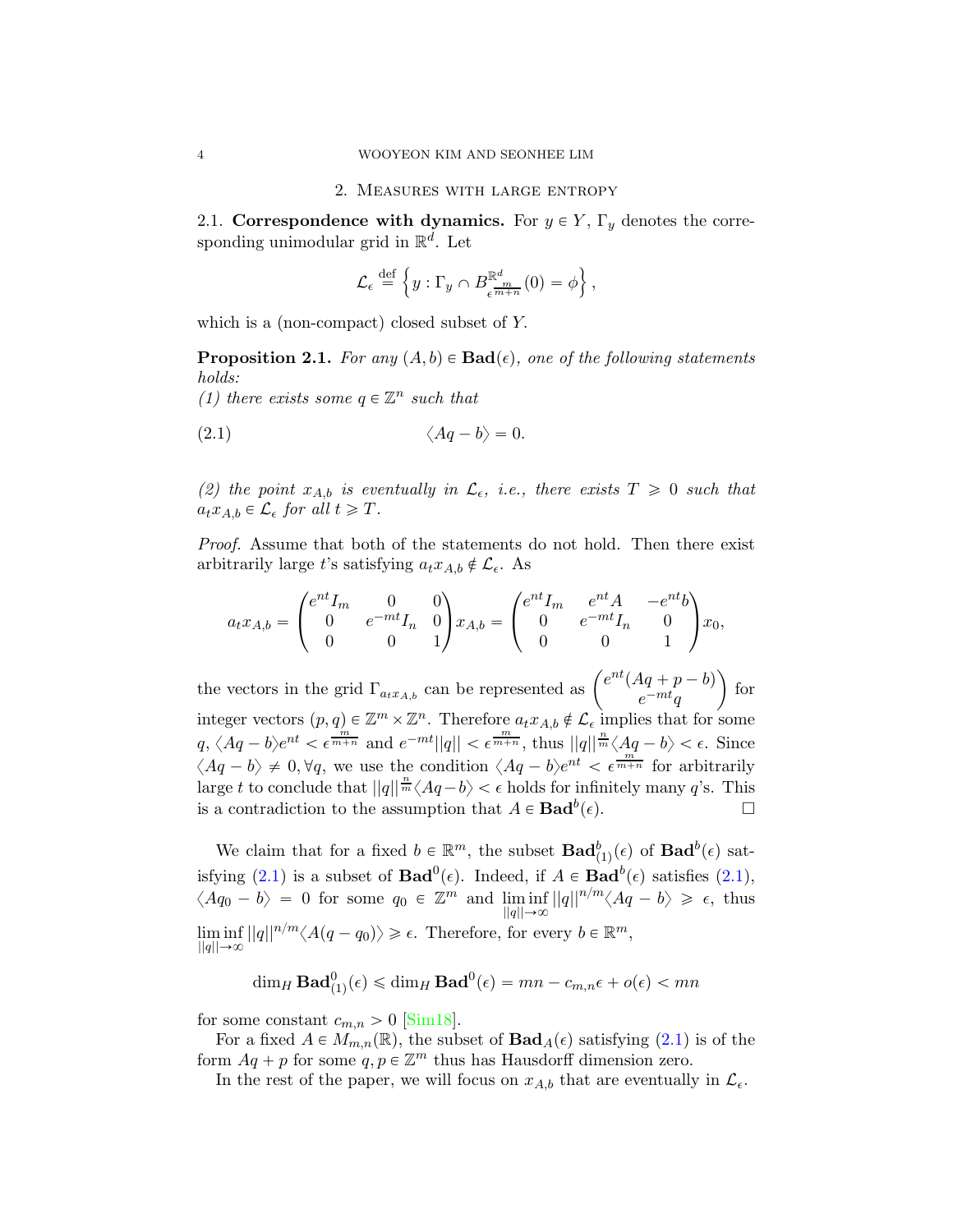2.2. Constructing measure with entropy lower bound. In this subsection, we construct an  $a_t$ -invariant measure on Y with a lower bound on the entropy. We will use entropy contribution for the subgroup  $U$ , with respect to the Borel  $\sigma$ -algebra  $\mathcal{B}_Y^U$  generated by the collection of U-invariant Borel sets in  $Y$ . Before constructing the desired measure, we recall the following theorem about escape of mass.

<span id="page-4-1"></span>**Theorem 2.2** (KKLM, Remark 2.1). For any  $x \in X$ , the set

 $\{u \in U | ux \text{ has } \delta\text{-}escape \text{ of mass on average}\}\$ 

has Hausdorff dimension at most  $mn - \frac{\delta(m+n)}{mn}$  $\frac{(n+n)}{mn}$ .

Remark 2.3. For the definition of escape of mass, we follow the definition of singularity on average in [\[DFSU18\]](#page-14-3), Section 1.4. [\[KKLM\]](#page-15-6) uses lim instead of lim inf for the definition of escape of mass.

For any compact set  $Q \subset X$  and positive integer  $k > 0$ , and any  $0 < \eta < 1$ , let

$$
E_{\eta} \stackrel{\text{def}}{=} \{ A \in M_{m,n}(\mathbb{R}) : x_A \text{ has } \eta\text{-escape of mass on average} \}
$$
  

$$
F_{\eta,Q} \stackrel{\text{def}}{=} \left\{ A \in M_{m,n}(\mathbb{R}) : \frac{1}{k} \sum_{i=0}^{k-1} \delta_{a^i x_A}(X \backslash Q) < \eta \text{ for infinitely many } k \right\}
$$
  

$$
F_{\eta,Q}^k \stackrel{\text{def}}{=} \left\{ A \in M_{m,n}(\mathbb{R}) : \frac{1}{k} \sum_{i=0}^{k-1} \delta_{a^i x_A}(X \backslash Q) < \eta \right\}.
$$

Take a sequence of increasing compact sets  $\{Q_i\}$  exhausting X. Observe that  $M_{m,n}(\mathbb{R}) \backslash E_{\eta} = \bigcup_{n=0}^{\infty}$  $\sum_{j=1}$  $F_{\eta,Q_j}$ .

We denote by  $\bar{Y}$  the one-point compactification of Y with  $\sigma$ -algebra  $\mathcal{B}_{\bar{Y}}$ generated by  $\mathcal{B}_Y$  and  $\{\infty\}$ . The diagonal action  $a_t$  is extended to the action on  $\overline{Y}$  by  $a_t(\infty) = \infty$  for  $t \in \mathbb{R}$ . For a finite partition  $\mathcal{P} = \{P_1, \dots, P_N, P_\infty\}$ of Y which has only one non-compact element  $P_{\infty}$ , denote by  $\overline{P}$  the finite partition  $\left\{P_1, \cdots, P_N, \overline{P_{\infty}} \stackrel{\text{def}}{=} P_{\infty} \cup \{\infty\}\right\}$  of  $\overline{Y}$ . Note that  $\overline{\mathcal{P}^{(q)}} = \overline{\mathcal{P}}^{(q)}$  for  $q \in \mathbb{N}$  and  $H_{\mu}(\mathcal{P}^{(q)}|\mathcal{B}_Y^U) = H_{\mu}(\overline{\mathcal{P}}^{(q)}|\mathcal{B}_{\bar{Y}}^U)$  for  $\mu \in \mathscr{P}(Y)$ . Here,  $\mathcal{B}_{\bar{Y}}^U$  is the Borel  $\sigma$ -algebra generated by the collection of U-invariant Borel sets in  $\bar{Y}$ .  $\mathcal{B}_{\overline{Y}}^U$  For the rest of the section, we construct the desired measure on  $\overline{Y}$  in Proposition [2.4.](#page-4-0) The construction will basically follow the construction in the [\[LSS\]](#page-15-5), Section 2. However, the additional step using Theorem [2.2](#page-4-1) is necessary to control the escape of mass since we will allow a small amount of escape of mass.

<span id="page-4-0"></span>**Proposition 2.4.** Assume that  $\dim_H \textbf{Bad}^b(\epsilon) > \dim_H \textbf{Bad}^0(\epsilon)$ . For  $\gamma > 0$ , let  $\eta = \frac{mn}{m+n}$  $\frac{mn}{m+n}(mn - \dim_H \mathbf{Bad}^b(\epsilon) + \gamma) > 0$ . Then there exist an a-invariant probability measure  $\mu^b \in \mathscr{P}(\bar{Y})$  satisfying: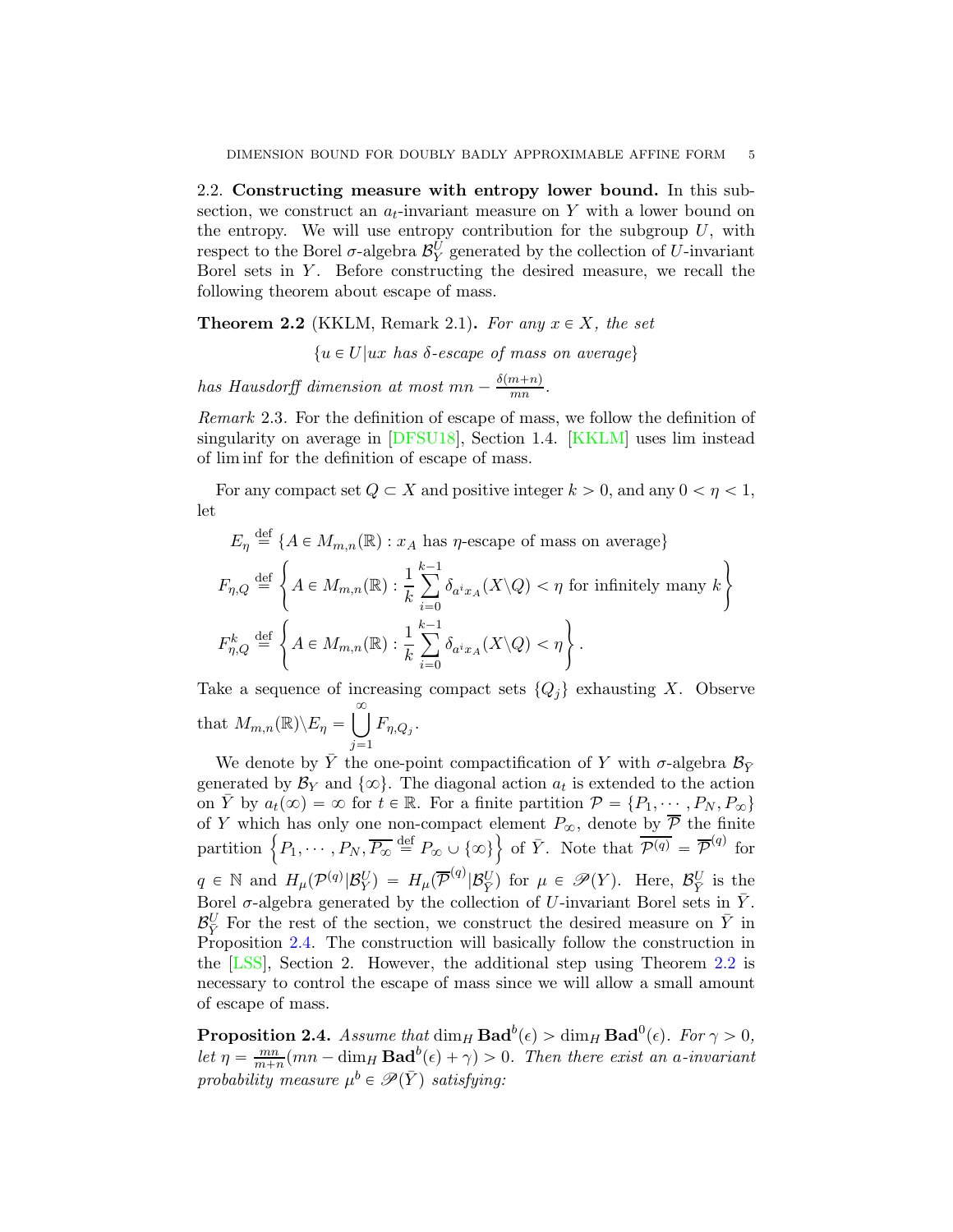<span id="page-5-2"></span><span id="page-5-1"></span>(1) Supp  $\mu^b \subseteq \mathcal{L}_{\epsilon}$ , (2)  $\mu^b(\bar{Y}\backslash Y)\leqslant \eta,$ (3) Let  $K \subset Y$  be a compact set. If  $\mathcal P$  is any finite partition of Y satisfying: • P contains an atom  $P_{\infty}$  where  $K \subseteq Y \setminus P_{\infty}$ , •  $\forall P \in \mathcal{P} \setminus \{P_{\infty}\}, \text{ diam } \widetilde{P} < r_0 \text{ for some } 0 < r_0 < \frac{1}{2}$  $\frac{1}{2}$  , •  $\forall P \in \mathcal{P}, \mu^b(\partial P) = 0,$ then, for all  $q \geq 1$ ,

$$
\frac{1}{q}H_{\mu^b}(\overline{\mathcal{P}}^{(q)}|\mathcal{B}_{\overline{Y}}^U) \geq (1-\mu^b(Y\setminus K)^{\frac{1}{2}})(m+n)(\dim_H \mathbf{Bad}^b(\epsilon)-\gamma-mn\mu^b(Y\setminus K)^{\frac{1}{2}}).
$$

*Proof.* Denote by  $R^b$  the set  $\text{Bad}^b(\epsilon) \backslash \text{Bad}^b_{(1)}(\epsilon)$ , and let  $R^{b,T}$  be the increasing set  $\{A \in M_{m,n} | \forall t \geq T, a_t x_{A,b} \in \mathcal{L}_{\epsilon}\}.$  By Proposition [2.1,](#page-3-1)  $R^b = \bigcup_{i=1}^{\infty} R^{b_i T}$ .  $\overline{T=1}$ Since  $\dim_H \text{Bad}^b(\epsilon) > \dim_H \text{Bad}^b_{(1)}(\epsilon)$ ,  $\dim_H R^b = \dim_H \text{Bad}^b(\epsilon)$ . For any  $\gamma > 0$ , there exists  $T_{\gamma} > 0$  satisfying  $\dim_H R^{b,T_{\gamma}} > \dim_H \mathbf{Bad}^b(\epsilon) - \gamma$ . By Theorem [2.2,](#page-4-1) we obtain  $\dim_H E_\eta \leqslant mn - \frac{\eta(m+n)}{mn} = \dim_H \mathbf{Bad}^b(\epsilon) - \gamma$ . From the fact that  $M_{m,n}(\mathbb{R})\backslash E_{\eta} = \left[\begin{array}{c} \infty \\ \infty \end{array}\right]$  $j=1$  $F_{\eta,Q_j}$ , we obtain

$$
\dim_H(\bigcup_{j=1}^{\infty}(R^{b,T_{\gamma}}\cap F_{\eta,Q_j}))=\dim_H(R^{b,T_{\gamma}}\backslash E_{\eta})>\dim_H\mathbf{Bad}^b(\epsilon)-\gamma,
$$

thus we can take a compact set  $Q^b \subset X$  from the above sequence of increasing compact sets  $\{Q_j\} \to X$  which satisfies

$$
\dim_H(R^{b,T_{\gamma}} \cap F_{\eta,Q^b}) > \dim_H \mathbf{Bad}^b(\epsilon) - \gamma.
$$

Since  $F_{\eta,Q^b} = \bigcap^{\infty}$  $N=1$  $\int_{0}^{\infty}$  $k = N$  $F_{\eta,Q^b}^k = \limsup_{k \to \infty}$  $F_{\eta,Q^b}^k,$  $\dim_H(R^{b,T_\gamma}\cap F^{k_i}_{n,\ell})$  $(\eta_{\eta,Q^b})>\dim_H\mathbf{Bad}^b(\epsilon)-\gamma^b$ 

for an increasing sequence of positive integers  $\{k_i\}$  [\[Fal03\]](#page-15-7).

For a bounded subset  $S \subseteq Y$ , let  $N_{d}(S, \delta)$  be the maximal cardinality of a  $\delta$ -separated subset of S for the metric **d**. Then

$$
\dim_H S \le \liminf_{\delta \to 0} \frac{\log N_{\mathbf{d}}(S, \delta)}{\log \frac{1}{\delta}}
$$

(See section 2.2 of [\[LSS\]](#page-15-5)). Let  $\phi_b : M_{m,n} \to Y$  be the function defined by  $\phi_b(A) = x_{A,b}$ . For each  $k_i \geqslant T_\gamma$ , let  $S_i$  be a maximal  $e^{-k_i(m+n)}$ -separated subset of  $S_i^{\circ}$  with respect to the metric **d**, where  $S_i^{\circ} \stackrel{\text{def}}{=} \phi_b(R^{b,T_{\gamma}} \cap F_{n,0}^{k_i})$  $\binom{n}{n,Q^b} \subset Y.$ 

<span id="page-5-0"></span>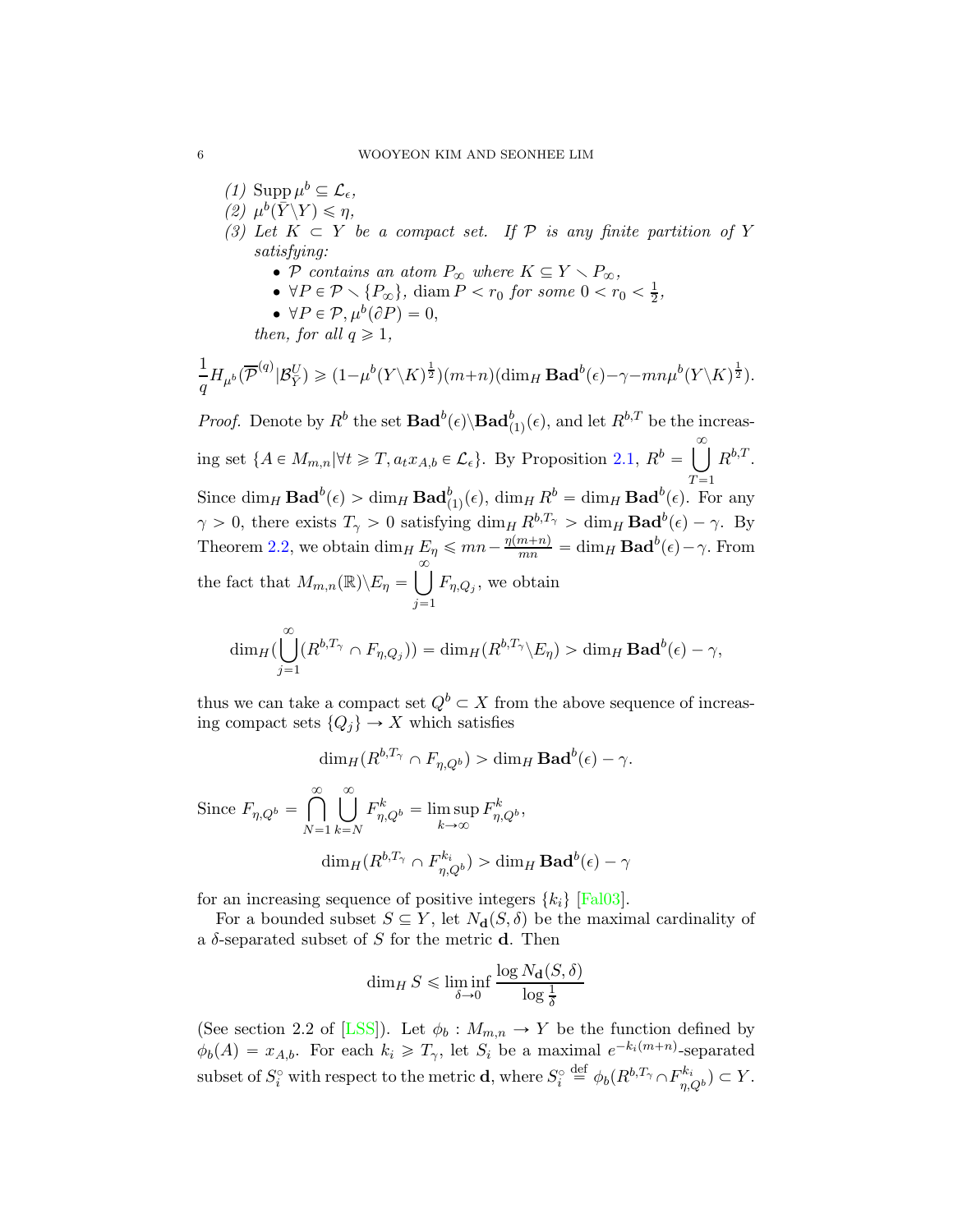Then

<span id="page-6-0"></span>
$$
\liminf_{i \to \infty} \frac{\log |S_i|}{k_i} \ge (m+n) \liminf_{\delta \to 0} \frac{\log N_{\mathbf{d}}(S_i^{\circ}, \delta)}{\log \frac{1}{\delta}}
$$
\n
$$
\ge (m+n) \dim_H(R^{b, T_{\gamma}} \cap F_{\eta, Q^b}^{k_i})
$$
\n
$$
> (m+n) (\dim_H \mathbf{Bad}^b(\epsilon) - \gamma)
$$

holds since  $\phi_b$  is bi-Lipschitz from the bi-Lipschitz property between **d** and  $|| \cdot ||_{\mathbb{R}^{mn}}$ .

Let  $\nu_i \stackrel{\text{def}}{=} \frac{1}{|S_i|}$  $\sum$  $y{\in}S_i$  $\delta_y$  be the normalized counting measure on  $S_i$  and let

$$
\mu_i \stackrel{\text{def}}{=} \frac{1}{k_i} \sum_{k=0}^{k_i - 1} a^k_* \nu_i \stackrel{\text{w*}}{\longrightarrow} \mu^b \in \mathcal{P}(\bar{Y})
$$

By extracting a subsequence if necessary there exists a probability measure  $\mu^b$  which is a weak\*-accumulation point of  $\{\mu_i\}$ . Assume that . Now we prove that the measure  $\mu^b$  is the desired measure. The measure  $\mu^b$  is clearly an a-invariant measure.

[\(1\)](#page-5-0) For any  $y \in S_i \subseteq \phi_b(R^{b,T_\gamma})$ ,  $a^T y \in \mathcal{L}_{\epsilon}$  holds for  $T > T_\gamma$ . Thus

$$
\mu_i(Y \setminus \mathcal{L}_{\epsilon}) = \frac{1}{k_i} \sum_{k=0}^{k_i-1} a^k_* \nu_i(Y \setminus \mathcal{L}_{\epsilon}) = \frac{1}{k_i} \sum_{k=0}^{T_{\gamma}} a^k_* \nu_i(Y \setminus \mathcal{L}_{\epsilon}) \leq \frac{T_{\gamma}}{k_i}
$$

and we obtain item [\(1\)](#page-5-0) by taking limit for  $k_i \to \infty$ . [\(2\)](#page-5-1) Let  $K^b \subset Y$  be the compact set which is defined as  $K^b = \pi^{-1}(Q^b)$ . Since  $y \in S_i$ 's are contained in  $\phi_b(F_{n,d}^{k_i})$  $(\frac{1}{\eta},Q_b), \frac{1}{k_a}$  $\overline{k_i}$  $\sum_{i=1}^{k}$  $k=0$  $\delta_{a^ky}(Y\backslash K^b)<\eta\,\,{\rm holds}\,\,{\rm for}\,\,$ all  $i \in \mathbb{N}$ . Therefore for all  $i \in \mathbb{N}$ ,

$$
\mu_i(Y \setminus K^b) = \frac{1}{|S_i|} \sum_{y \in S_i} \frac{1}{k_i} \sum_{k=0}^{k_i - 1} \delta_{a^k y}(Y \setminus K^b) < \eta,
$$

thus

$$
\mu^{b}(\bar{Y}\backslash Y)\leqslant\mu^{b}(\bar{Y}\backslash K^{b})=\lim_{i\to\infty}\mu_{i}(Y\backslash K^{b})\leqslant\eta.
$$

For the rest of the proof, we check the condition [\(3\)](#page-5-2). [\(3\)](#page-5-2) Let  $\rho > 0$  be a small positive real number, then

$$
\mu^{b}(Y\backslash K) + \rho > \mu_{i}(Y\backslash K) = \frac{1}{k_{i}|S_{i}|} \sum_{y \in S_{i}, 0 \le k < k_{i}} \delta_{a^{k}y}(Y\backslash K)
$$

holds for large enough *i*. For simplicity, let  $\beta \stackrel{\text{def}}{=} \mu^b(Y \setminus K) + \rho$ . The above inequality means that there exist at most  $\beta k_i|S_i|$  numbers of  $a^ky$ 's in  $Y\backslash K$ . Let  $S_i' \subset S_i$  be the set of y's satisfying  $a^k y \in K$  for some  $k \in [(1-\beta^{\frac{1}{2}})k_i, k_i)$ . Then we have  $|S'_i| \geq (1 - \beta^{\frac{1}{2}})|S_i|$  by Pigeonhole principle. Let  $\nu'_i \stackrel{\text{def}}{=} \frac{1}{|S_i|}$  $\frac{1}{|S'_i|}$   $\sum$  $y \in S'_i$  $\delta_y$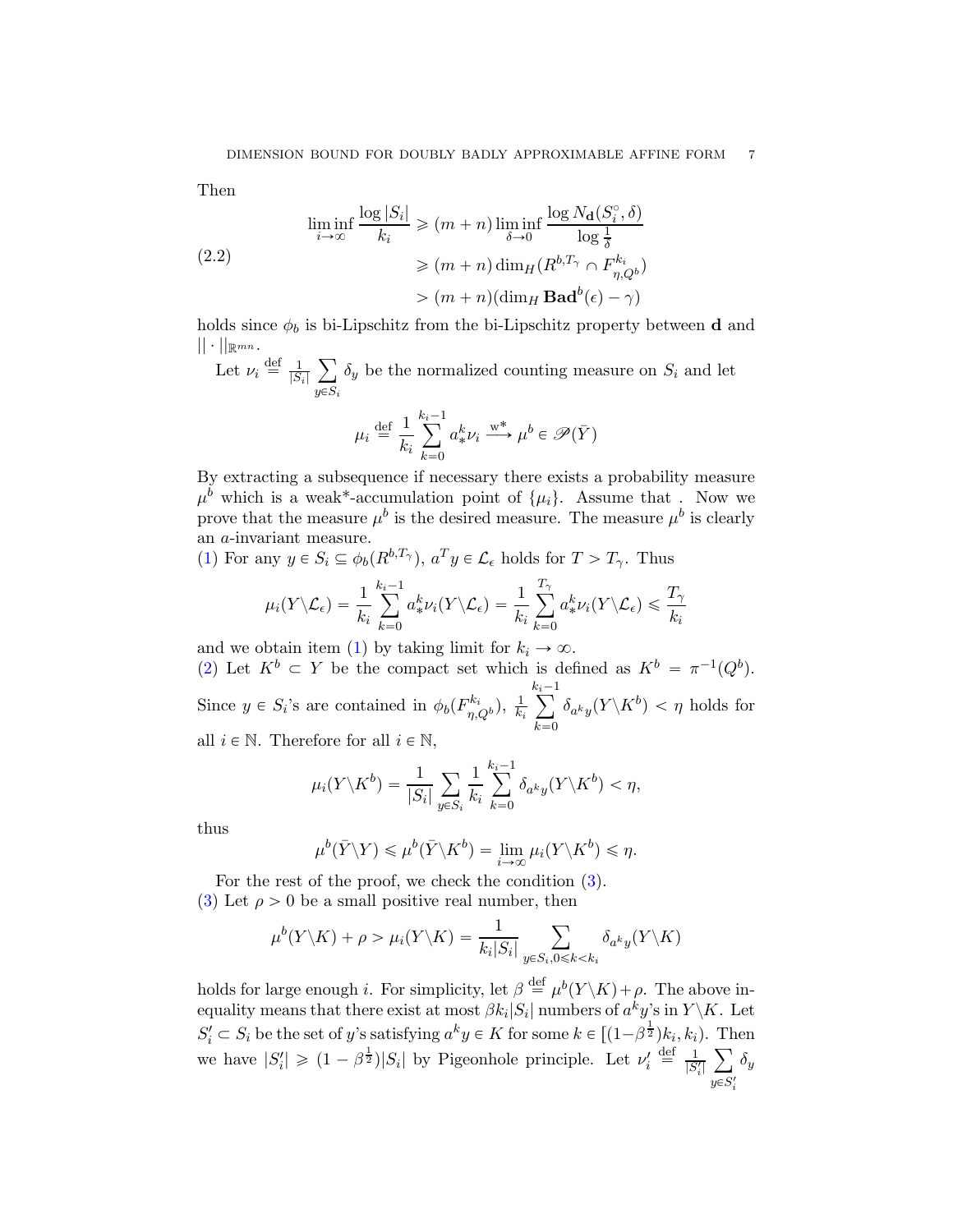be the normalized counting measure on  $S_i'$ , then  $\nu_i(A) \geq \frac{|S_i'|}{|S_i|}$  $\frac{|S_i|}{|S_i|} \nu'_i(A)$  holds for all measurable set  $A \subseteq Y$ . There exist some constant  $C_1$  such that for any arbitrary countable partition  $P$ ,

<span id="page-7-0"></span>
$$
(2.3) \tH_{\nu_i}(\mathcal{P}) \ge H_{\frac{|S_i'|}{|S_i|}\nu_i'}(\mathcal{P}) - C_1 = \frac{|S_i'|}{|S_i|} H_{\nu_i'}(\mathcal{P}) + \frac{|S_i'|}{|S_i|} \log \frac{|S_i'|}{|S_i|} - C_1
$$
  

$$
\ge (1 - \beta^{\frac{1}{2}}) H_{\nu_i'}(\mathcal{P}) - (C_1 + \frac{1}{e}).
$$

If P is any non-empty atom of  $\mathcal{P}^{(k_i)}$ , fixing any  $y_0 \in P$ , any  $y \in S'_i \cap P = S'_i \cap [y_0]_{\mathcal{P}^{k_i}}$  satisfies

$$
r_0 > \mathbf{d}(a^k y_0, a^k y) \ge C' e^{(m+n)k} \mathbf{d}(y_0, y) \ge C' e^{(m+n)(1-\beta^{\frac{1}{2}})k_i} \mathbf{d}(y_0, y)
$$

for some constant  $C' > 0$ . Here, we used the right invariant property of **d** and bi-Lipshitz property between **d** and  $|| \cdot ||$ . Thus  $S_i' \cap P$  can be covered by one ball of  $C'^{-1}r_0e^{-(m+n)(1-\beta^{\frac{1}{2}})k_i}$ -radius for metric **d** as well as by  $C_2e^{-(m+n)mn\beta^{\frac{1}{2}}k_i}$  many balls of  $r_0e^{-(m+n)k_i}$ -radius for the metric **d** and some constant  $C_2 > 0$ . Since  $S_i'$  is  $e^{(m+n)k_i}$ -separated with respect to **d**, we get 1

$$
Card(S'_{i} \cap [y_0]_{\mathcal{P}^{(k_i)}}) \leqslant C_2 e^{(m+n)mn\beta^{\frac{1}{2}}k_i},
$$

and therefore

$$
H_{\nu'_i}(\mathcal{P}^{(k_i)}) \geq \log |S'_i| - (m+n)mn\beta^{\frac{1}{2}}k_i - \log C_2.
$$

Now we can estimate the lower bound of the entropy. For  $q \geq 1$ , write the Euclidean division of large enough  $k_i - 1$  by q as

 $k_i - 1 = qk' + s$  with  $s \in \{0, \dots, q - 1\}$ .

By subadditivity of the entropy with respect to the partition, for each  $p \in$  $\{0, \cdots, q-1\},\$ 

$$
H_{\nu_i}(\mathcal{P}^{(k_i)}|\mathcal{B}_Y^U) \leq H_{a^p\nu_i}(\mathcal{P}^{(q)}|\mathcal{B}_Y^U) + \cdots + H_{a^{p+qk'}\nu_i}(\mathcal{P}^{(q)}|\mathcal{B}_Y^U) + 2q \log |\mathcal{P}|.
$$

Summing those inequalities for  $p = 0, \dots, q - 1$ , and using the concave property of entropy with respect to the measure, we obtain

$$
qH_{\nu_i}(\mathcal{P}^{(k_i)}|\mathcal{B}_Y^U) \leq \sum_{k=0}^{k_i-1} H_{a^k\nu_i}(\mathcal{P}^{(q)}|\mathcal{B}_Y^U) + 2q^2 \log |\mathcal{P}|
$$
  

$$
\leq k_i H_{\mu_i}(\mathcal{P}^{(q)}|\mathcal{B}_Y^U) + 2q^2 \log |\mathcal{P}|
$$

and therefore

$$
\frac{1}{q} H_{\mu_i}(\mathcal{P}^{(q)} | \mathcal{B}_Y^U) \ge \frac{1}{k_i} H_{\nu_i}(\mathcal{P}^{(k_i)} | \mathcal{B}_Y^U) - \frac{2q \log |\mathcal{P}|}{k_i}
$$
\n
$$
\ge \frac{1}{k_i} \left\{ (1 - \beta^{\frac{1}{2}}) H_{\nu_i'}(\mathcal{P}^{(k_i)}) - (C_1 + \frac{1}{e}) - 2q \log |\mathcal{P}| \right\}
$$
\n
$$
\ge \frac{1}{k_i} \left\{ (1 - \beta^{\frac{1}{2}}) (\log |S_i'| - mn(m + n)\beta^{\frac{1}{2}} k_i - \log C_2) - (C_1 + \frac{1}{e}) - 2q \log |\mathcal{P}| \right\}
$$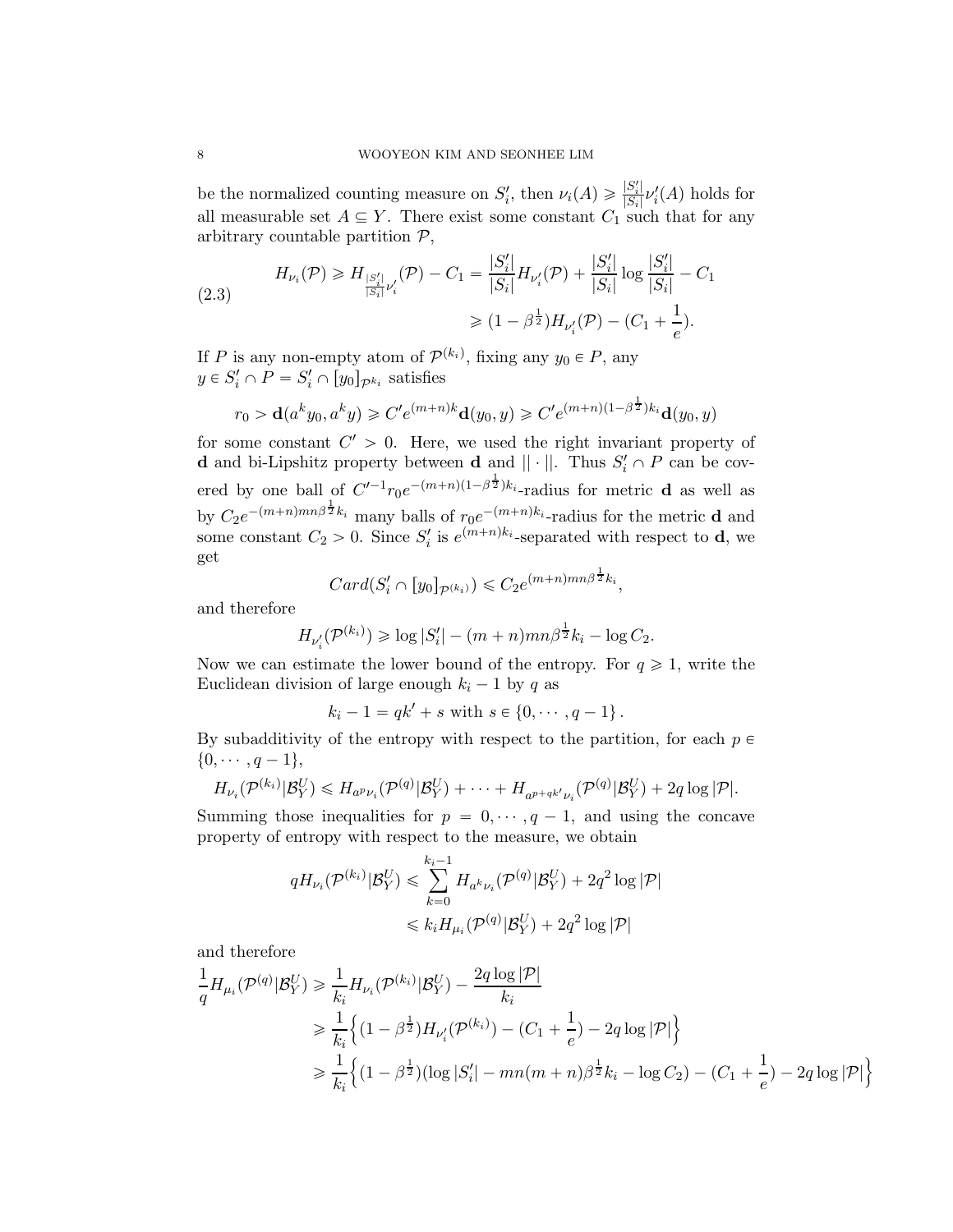Here, for the second inequality, we used inequality  $(2.3)$  and  $H_{\nu_i}(\mathcal{P}^{(q)}|\mathcal{B}_Y^U) = H_{\nu_i}(\mathcal{P}^{(q)})$  from the fact that  $\nu_i$  is supported on an atom of  $\mathcal{B}_Y^U$ . Now we can take  $i \to \infty$  because the atoms P of P and hence of  $\mathcal{P}^{(q)}$ , satisfy  $\mu^b(\partial P) = 0$ . Thus we obtain the inequality

$$
\frac{1}{q}H_{\mu^b}(\overline{\mathcal{P}}^{(q)}|\mathcal{B}_{\overline{Y}}^U) \geq (1-\beta^{\frac{1}{2}})(m+n)\{(\dim_H \mathbf{Bad}^b(\epsilon)-\gamma)-mn\beta^{\frac{1}{2}}\},\
$$

from the inequality  $(2.2)$  and finally get the inequality

$$
\frac{1}{q}H_{\mu^b}(\overline{\mathcal{P}}^{(q)}|\mathcal{B}_{\overline{Y}}^U) \geq (1-\mu^b(Y\backslash K)^{\frac{1}{2}})(m+n)\{(\dim_H \mathbf{Bad}^b(\epsilon)-\gamma)-mn\mu^b(Y\backslash K)^{\frac{1}{2}}\}
$$
  
we desired by taking  $\rho \to 0$ .

## 3. Proof of main results

3.1. Maximal entropy implies invariance. To deduce the invariance property of the measure we constructed in Section 2, we need the following proposition about maximal entropy.

<span id="page-8-0"></span>**Proposition 3.1** (Maximal entropy implies U-invariance). Let  $\mu$  be an  $a_t$ invariant probability measure on Y. Then

$$
h_{\mu}(a|\mathcal{B}_Y^U) \leq \log |det(Ad_a|_{\mathbf{u}})|
$$

with equality if and only if  $\mu$  is U-invariant.

Note that for our situation  $a_t = \Delta(e^{nt} \mathbf{1}_m, e^{-mt} \mathbf{1}_n)$  in  $SL_d(\mathbb{R})$ , the restriction of the adjoint map  $Ad_a|_u$  can be considered as the map  $A \to e^{-(m+n)}A$ for  $A \in M_{m,n}(\mathbb{R})$  by identifying  $\mathbf{u} \simeq M_{m,n}(\mathbb{R})$ , so the maximal entropy is  $\log |det(Ad_a|_{\mathbf{u}})| = (m + n)mn.$ 

**Definition 3.2** (7.25. of [\[EL10\]](#page-15-8)). Let  $G^{-} \stackrel{\text{def}}{=} \{ g \in G | a_t g a_t^{-1} \to e \text{ as } t \to \infty \}$ be the stable horospherical subgroup associated to a. Let  $\mu$  be an a-invariant measure on Y and  $U < G^-$  be a closed a-normalized subgroup.

(1) We say that a countably generated  $\sigma$ -algebra A is subordinate to  $U^+$ (mod  $\mu$ ) if for  $\mu$ -a.e. y, there exists  $\delta > 0$  such that

$$
B_{\delta}^{U^+} \cdot y \subset [y]_{\mathcal{A}} \subset B_{\delta^{-1}}^{U^+} \cdot y.
$$

(2) We say that A is a-descending if  $a^{-1}A \subset A$ .

The proof of Proposition [3.1](#page-8-0) is based on the following theorem applied to  $a^{-1}$  so that  $U < G^-$ . To obtain following theorem, it is enough to consider the case that  $\mu$  is ergodic by using ergodic decomposition. Combining Proposition 7.34 and Theorem 7.9 of [\[EL10\]](#page-15-8), we obtain the following statement under the ergodicity assumption.

<span id="page-8-1"></span>**Theorem 3.3** (Einsiedler-Lindenstrauss). Let  $\mu$  be an  $a_t$ -invariant ergodic probability measure on Y. If A is a countably generated sub- $\sigma$ -algebra of the Borel  $\sigma$ -algebra which is a-descending and U-subordinate, then

$$
H_{\mu}(\mathcal{A}|a^{-1}\mathcal{A}) \leq -\log |det(Ad_a|_{\mathbf{u}})|.
$$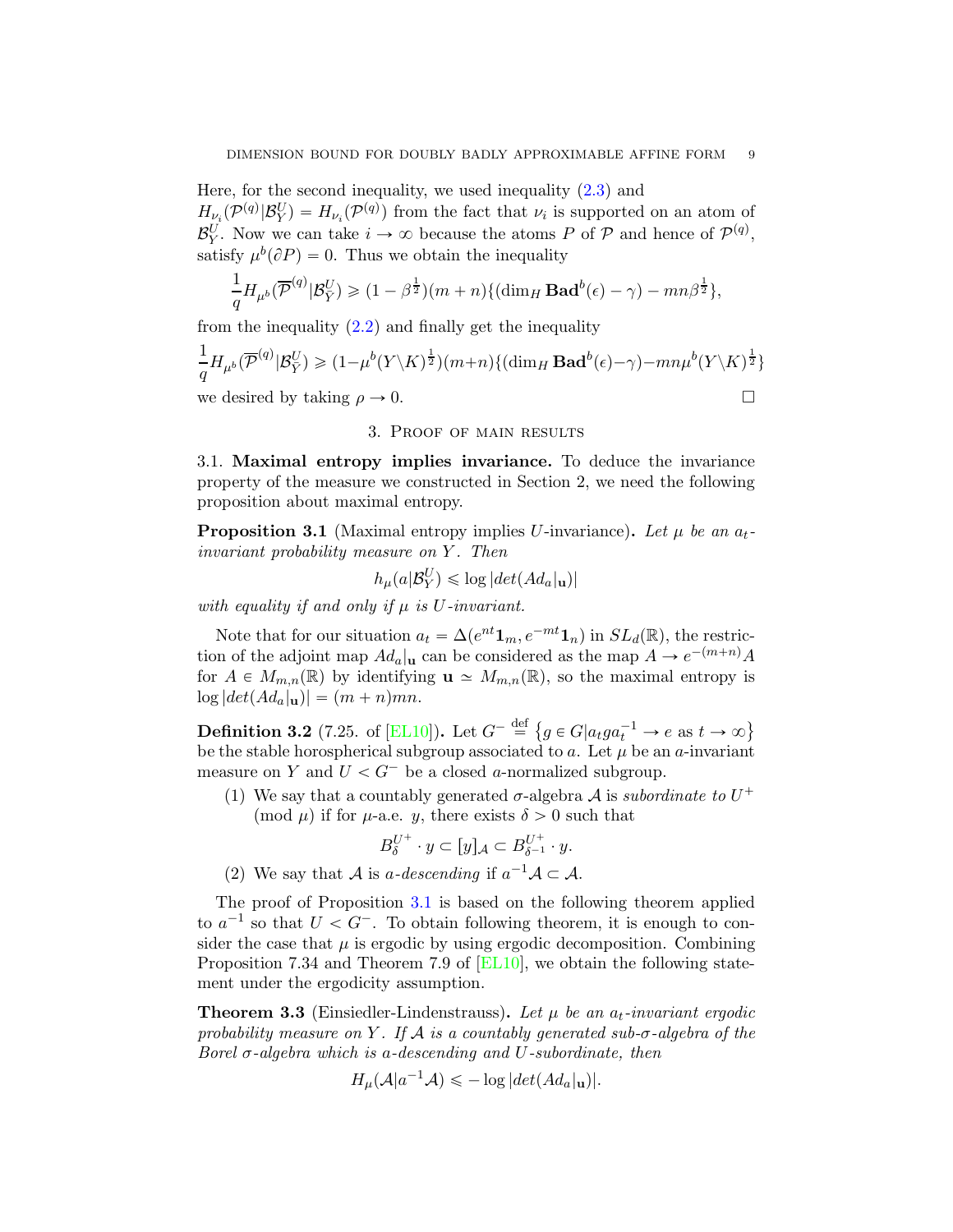For detailed proof of Proposition [3.1](#page-8-0) using Theorem [3.3,](#page-8-1) we refer the reader to [\[LSS\]](#page-15-5), Chapter 3. The only difference here is that we calculate relative entropy with respect to the  $\sigma$ -algebra  $\mathcal{B}_Y^U$  instead of the  $\sigma$ -algebra  $\pi^{-1}(\mathcal{B}_X)$  in [\[LSS\]](#page-15-5).

3.2. Proof of Theorem [1.1.](#page-1-0) In this subsection, to prove Theorem [1.1,](#page-1-0) we investigate the closed set  $\mathcal{L}_{\epsilon}$ . Measures supported on the set  $\mathcal{L}_{\epsilon}$  only admit few invariance properties, as stated in the following proposition.

<span id="page-9-0"></span>**Proposition 3.4.** Let  $\mu \in \mathcal{P}(Y)$  be a measure which is  $a_t$ -invariant and  $U($ or W)-invariant. Then  $\mu$  cannot be supported on  $\mathcal{L}_{\epsilon}$  for any  $\epsilon > 0$ .

*Proof.* Assume that  $\text{Supp}\,\mu \subseteq \mathcal{L}_{\epsilon}$  for some  $\epsilon > 0$ , then  $\mu(Y \setminus \mathcal{L}_{\epsilon}) = 0$  holds. First we claim that for any  $y \in Y$ , ther exist  $t \in \mathbb{R}$  and  $u \in U$  satisfying  $\sqrt{ }$  $X_1$   $X_2$   $b_1$  $\setminus$ 

 $a_t u y \in Y \backslash \mathcal{L}_{\epsilon}$ . Let  $y =$  $\sqrt{2}$  $X_3$   $X_4$   $b_2$ 0 0 1  $G(\mathbb{Z})$ , then for  $u = u(A)$  and  $a_t$ , we

have

$$
a_t u y = \begin{pmatrix} e^{nt} I_m & 0 & 0 \\ 0 & e^{-mt} I_n & 0 \\ 0 & 0 & 1 \end{pmatrix} \begin{pmatrix} I_m & A & 0 \\ 0 & I_n & 0 \\ 0 & 0 & 1 \end{pmatrix} \begin{pmatrix} X_1 & X_2 & b_1 \\ X_3 & X_4 & b_2 \\ 0 & 0 & 1 \end{pmatrix} G(\mathbb{Z})
$$

$$
= \begin{pmatrix} e^{nt} X_1 & e^{nt} (X_2 + AX_4) & e^{nt} (b_1 + Ab_2) \\ e^{-mt} X_3 & e^{-mt} X_4 & e^{-mt} b_2 \\ 0 & 0 & 1 \end{pmatrix} G(\mathbb{Z}).
$$

We consider two cases to prove the claim:

**Case 1**)  $b_2 \neq 0$ .

In this case, we can find a matrix  $A \in M_{m,n}(\mathbb{R})$  satisfying  $b_1 + Ab_2 = 0$ . Then the translation vector of the grid from the origin, which is the first  $m + n$ entries of the last column, is  $(0_m, e^{-mt}b_2)$ . Thus the vector  $(0_m, e^{-mt}b_2)$  is contained in the grid  $\Gamma_{a_tuy}$ : By taking  $t \to \infty$ , we can choose  $t >> 0$  with  $||e^{-mt}b_2|| < \epsilon^{\frac{m}{m+n}}$ , which gives  $\Gamma_{a_tuy} \cap B_{\epsilon^{\frac{m}{m+n}}}(0) \neq \phi$ . **Case 2**)  $b_2 = 0$ .

In this case, the last column is  $(e^{nt}b_1, 0_n)$ . We can make this translation vector small enough by taking  $t \to -\infty$ . Therefore we get  $\Gamma_{a_t u y} \cap B_{\epsilon m+n}^{\mathbb{R}^d}(0) \neq$  $\phi$  as in the Case 1.

Combining these two cases, we arrived at the claim.

Similarly, for any  $y \in Y$ , there exist  $t \in \mathbb{R}$  and  $w \in W$  satisfying  $a_twy \in Y \backslash \mathcal{L}_{\epsilon}$ .

Indeed, for 
$$
w \in W
$$
, let  $w = \begin{pmatrix} I_m & 0 & c \\ 0 & I_n & 0 \\ 0 & 0 & 1 \end{pmatrix}$ , then  
\n
$$
a_t w y = \begin{pmatrix} e^{nt} X_1 & e^{nt} X_2 & e^{nt} (b_1 + c) \\ e^{-mt} X_3 & e^{-mt} X_4 & e^{-mt} b_2 \\ 0 & 0 & 1 \end{pmatrix} G(\mathbb{Z})
$$

holds and we can apply previous argument by taking  $c = -b_1$  and  $t \to \infty$ .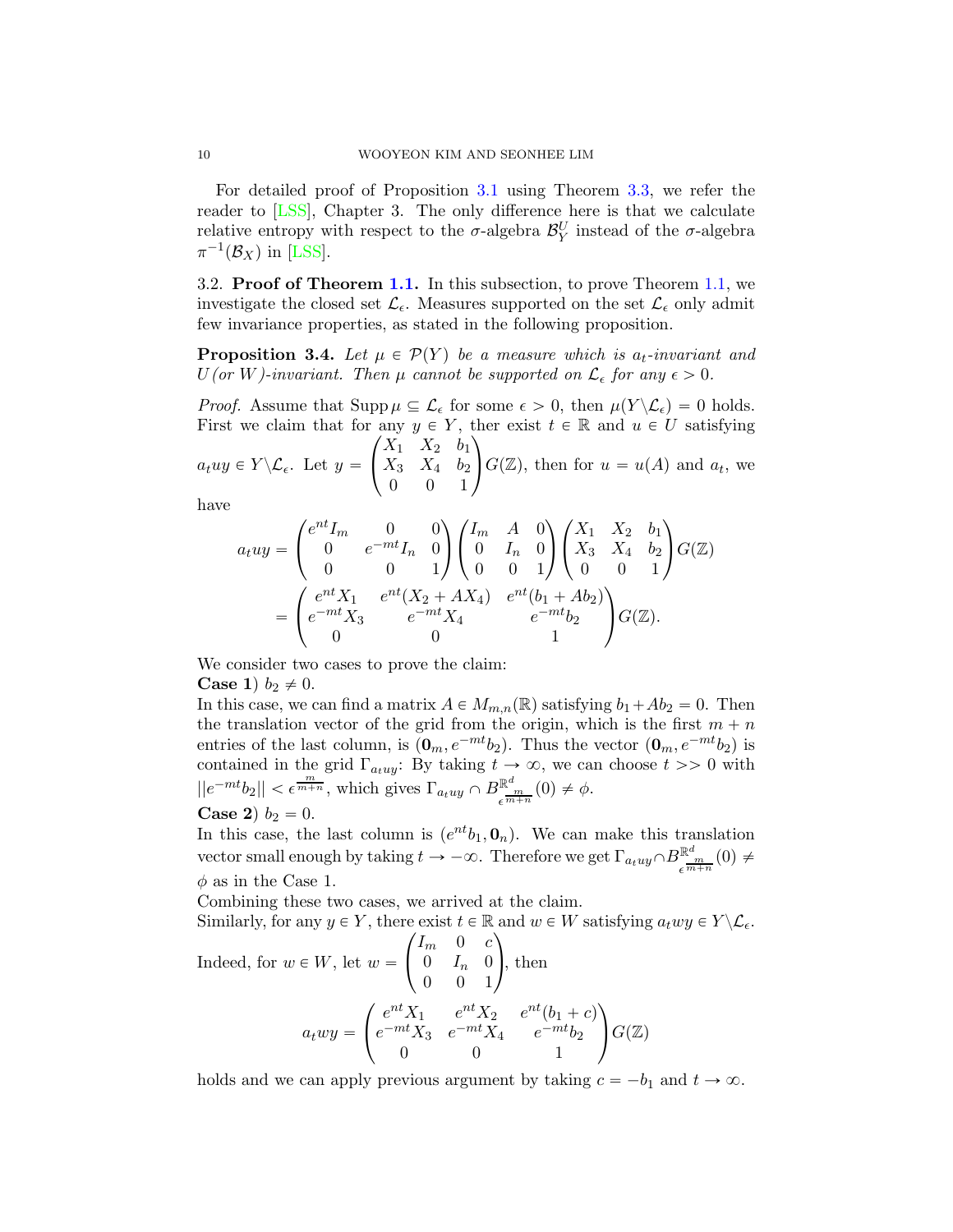Since  $\mathcal{L}_{\epsilon}$  is closed, for every  $y \in \mathbb{R}$ , there exist  $r_y > 0$ ,  $t \in \mathbb{R}$ , and  $u \in U$ such that the *d*-ball  $B_{r_y}(a_t u y) \subseteq Y \setminus \mathcal{L}_{\epsilon}$ . Choose  $r'_y > 0$  such that  $B_{r'_y}(y) \subseteq$  $(a_t u)^{-1} B_{r_y}(a_t u y)$ . Then for  $a_t$ -invariant and U-invariant measure  $\mu$ ,

$$
\mu(B_{r'_y}(y)) \leq \mu((a_t u)^{-1} B_{r_y}(a_t uy)) = \mu(B_{r_y}(a_t uy)) \leq \mu(Y \setminus \mathcal{L}_\epsilon) = 0.
$$

Covering Y by balls  $B_{r'_y}(y)$ , we obtain

$$
\mu(Y)=\mu(\bigcup_{y\in Y}B_{r'_y}(y))\leqslant 0,
$$

which gives a contradiction. We also prove the W-invariant case by replacing  $u \in U$  with  $w \in W$ .

 $\Box$ 

*Proof of Theorem [1.1.](#page-1-0)* Suppose that for some fixed  $\epsilon > 0$ , there exist a sequence  $\{b_j\}$  such that  $\dim_H \mathbf{Bad}^{b_j}(\epsilon) > \dim_H \mathbf{Bad}^0(\epsilon)$  and

$$
\dim_H \mathbf{Bad}^{b_j}(\epsilon) \geqslant mn - \frac{1}{j}
$$

so that  $\lim_{j\to\infty} \dim_H \mathbf{Bad}^{b_j}(\epsilon) = mn$ . Take a sequence of real numbers  $\{\gamma_j\}$ which converge to zero. Now apply Proposition [2.4](#page-4-0) for  $b_j \in \mathbb{R}^m$  and  $\gamma_j > 0$ . Note that the corresponding  $\eta_j = \frac{mn}{m+j}$  $\frac{mn}{m+n}(mn - \dim_H \mathbf{Bad}^{b_j}(\epsilon) + \gamma_j)$  goes to zero as  $j \to \infty$ . Then we have a sequence of probability measures  $\{\mu^{b_j}\}\$ in  $\mathscr{P}(\overline{Y})$  satisfying the four conditions in Proposition [2.4.](#page-4-0) Now, there exists a probability measure  $\mu \in \mathscr{P}(Y)$  which is a weak\*-accumulation point of  $\{\mu^{b_j}\}\.$  Let

$$
\mu^{b_j} \xrightarrow{w^*} \mu \in \mathscr{P}(\bar{Y})
$$

by extracting a subsequence if necessary. Clearly  $\mu$  is a-invariant and  $\text{Supp}\,\mu\subseteq\mathcal{L}_{\epsilon}$ . Since  $\mu(\bar{Y}\backslash Y) = \lim_{j\to\infty}\mu^{b_j}(\bar{Y}\backslash Y) = \lim_{j\to\infty}\eta_j = 0$ , we may consider  $\mu$  as a probability measure on Y.

Let us show that  $\mu$  has maximal entropy. For any compact set  $K \subset Y$ , we can build a finite partition  $P$  satisfying:

- (1) P contains an atom  $P_{\infty}$  where  $K \subseteq Y \setminus P_{\infty}$ ,
- <span id="page-10-0"></span> $(2) \forall P \in \mathcal{P} \setminus \{P_{\infty}\}, \text{ diam } P < r_0 \text{ for some } 0 < r_0 < \frac{1}{2}$  $\frac{1}{2},$
- (3)  $\forall P \in \mathcal{P}$  and  $j \in \mathbb{N}$ ,  $\mu^{b_j}(\partial P) = 0$ .

It is possible to build this partition to satisfy the part [\(3\)](#page-10-0) because the collection of measure  $\{\mu^{b_j}\}\$ is countable. Thus we have

$$
\frac{1}{q}H_{\mu^{b_j}}(\bar{\mathcal{P}}^{(q)}|\mathcal{B}_{\bar{Y}}^U) \geq (1-\mu^{b_j}(Y\setminus K)^{\frac{1}{2}})(m+n)(\dim_H \mathbf{Bad}^{b_j}(\epsilon)-\gamma_j - mn\mu^{b_j}(Y\setminus K)^{\frac{1}{2}})
$$

for all  $q, j \in \mathbb{N}$ . Since  $\mathcal{P}^{(q)}$  is finite, we can take  $j \to \infty$  to obtain

$$
\frac{1}{q}H_{\mu}(\mathcal{P}^{(q)}|\mathcal{B}_Y^U) \geq (1 - \mu(Y\backslash K)^{\frac{1}{2}})^2(m+n)mn
$$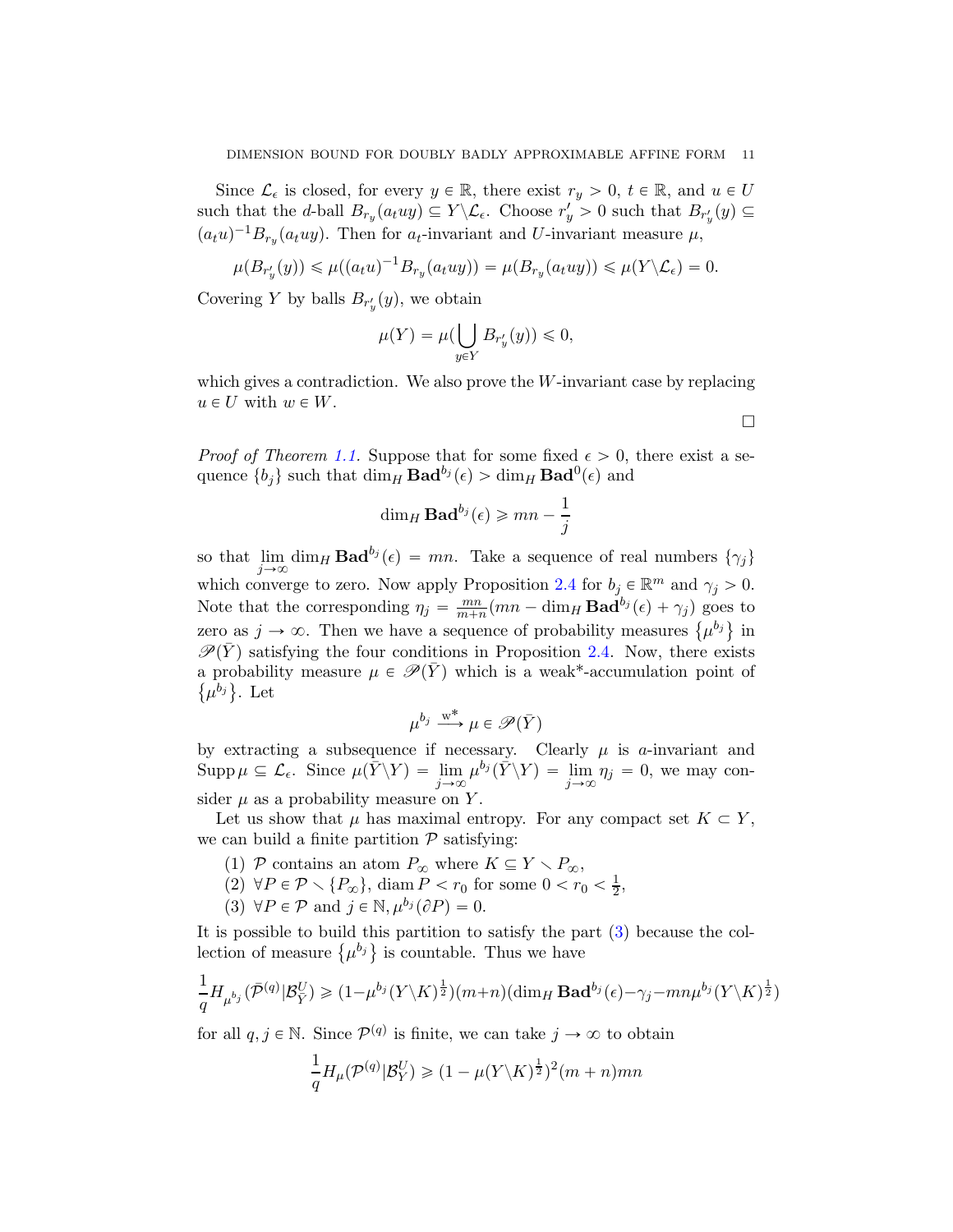for all  $q \in \mathbb{N}$ . Thus  $h_{\mu}(a|\mathcal{B}_Y^U) \geq (1 - \mu(Y\setminus K)^{\frac{1}{2}})^2(m+n)mn$  holds for any compact set  $K \subset Y$ , and eventually we have  $h_{\mu}(a|\mathcal{B}_Y^U) = (m+n)mn$  which is the maximal entropy with respect to  $\mathcal{B}_Y^U$ . It follows that  $\mu$  is U-invariant by Proposition [3.1.](#page-8-0) We arrived at the desired contradiction by using propo-sition [3.4](#page-9-0) since we showed that  $\mu$  is a probability measure on Y which is  $a_t$ -invariant, U-invariant, and supported on  $\mathcal{L}_{\epsilon}$ .

3.3. Proof of Theorem [1.3](#page-1-1) and [1.4.](#page-2-0) Before we start the proof of Theorem [1.3](#page-1-1) and [1.4,](#page-2-0) we construct a measure on Y with large relative entropy as we did in Proposition [2.4.](#page-4-0) However, in this case, we will calculate entropy relative to the factor X, instead of the  $\sigma$ -algebra  $\mathcal{B}_Y^U$  we used in previous chapters. For any coutable partition  $P$  of Y,  $H_{\mu}(P|X)$  will denote the relative entropy of  $P$  with respect to the  $\sigma$ -algebra  $\pi^{-1}(\mathcal{B}_X)$  where  $\mathcal{B}_X$  is the Borel  $\sigma$ -algebra on X. Also denote by  $h_{\mu}(a|X)$  the relative entropy of the transformation  $\alpha$  for the measure  $\mu$ . The following proposition is analogous to Proposition [2.4](#page-4-0) as well as its proof except a slight difference on the construction of measure.

<span id="page-11-3"></span>**Proposition 3.5.** Let  $\eta_0 = \sup \{ \eta : x_A \text{ has } \eta \text{-escape of mass on average} \}$ for  $A \in M_{m,n}(\mathbb{R})$ . Then for any  $\epsilon > 0$  and  $\gamma > 0$ , there exist an  $a_t$ -invariant probability measure  $\mu^{\gamma} \in \mathscr{P}(\bar{Y})$  satisfying:

<span id="page-11-2"></span><span id="page-11-1"></span><span id="page-11-0"></span>(1) Supp  $\mu^{\gamma} \subseteq \mathcal{L}_{\epsilon}$ ,  $(2) \mu^{\gamma}(\bar{Y}\backslash Y)=\eta_0,$ (3) If  $P$  is any finite partition of Y satisfying: • P contains an atom  $P_{\infty}$  of the form  $\pi^{-1}(P_{\infty}^0)$ , where  $X \setminus P_{\infty}^0$ has compact closure, •  $\forall P \in \mathcal{P} \setminus \{P_{\infty}\}, \text{ diam } P < r_0 \text{ for some } 0 < r_0 < \frac{1}{2}$  $\frac{1}{2}$ , •  $\forall P \in \mathcal{P}, \mu^{\gamma}(\partial P) = 0,$ then, for all  $q \geq 1$ ,

 $\infty$ 

1

$$
\frac{1}{q}H_{\mu^{\gamma}}(\overline{\mathcal{P}}^{(q)}|X) \geqslant n(\dim_H \mathbf{Bad}_A(\epsilon) - \gamma) - mn\mu^{\gamma}(\overline{P_{\infty}}).
$$

*Proof.*  $R^{A,T} := \{b \in \mathbb{R}^m | \forall t \geq T, a_t x_{A,b} \in \mathcal{L}_{\epsilon}\}\cap \mathbf{Bad}_{A}(\epsilon)$ . By Proposition [2.1,](#page-3-1)  $\bigcup^{\infty} R^{A,T}$  has Hausdorff dimension equal to  $\dim_H \mathbf{Bad}_A(\epsilon)$ , thus there exists

 $\widetilde{T=1}$ 

 $T_{\gamma} > 0$  satisfying  $\dim_H R^{A,T_{\gamma}} \geq \dim_H \textbf{Bad}_A(\epsilon) - \gamma$ . Since A has  $\eta$ -escape of mass on average for  $\eta < \eta_0$ , we may fix an increasing sequence of integers  $\{k_i\}$  such that

$$
\frac{1}{k_i}\sum_{k=0}^{k_i-1}\delta_{a^kx_A}\overset{\operatorname{w}^*}{\longrightarrow} \mu_A\in\mathscr{P}(\bar{X})
$$

with  $\mu_A(X) = 1 - \eta_0$ . Let  $\phi_A : \mathbb{R}^m \to Y$  be the function defined by  $\phi_A(b) = x_{A,b}$ . For each  $k_i \geqslant T_\gamma$ , let  $S_i$  be a maximal  $e^{-k_i n}$ -separated subset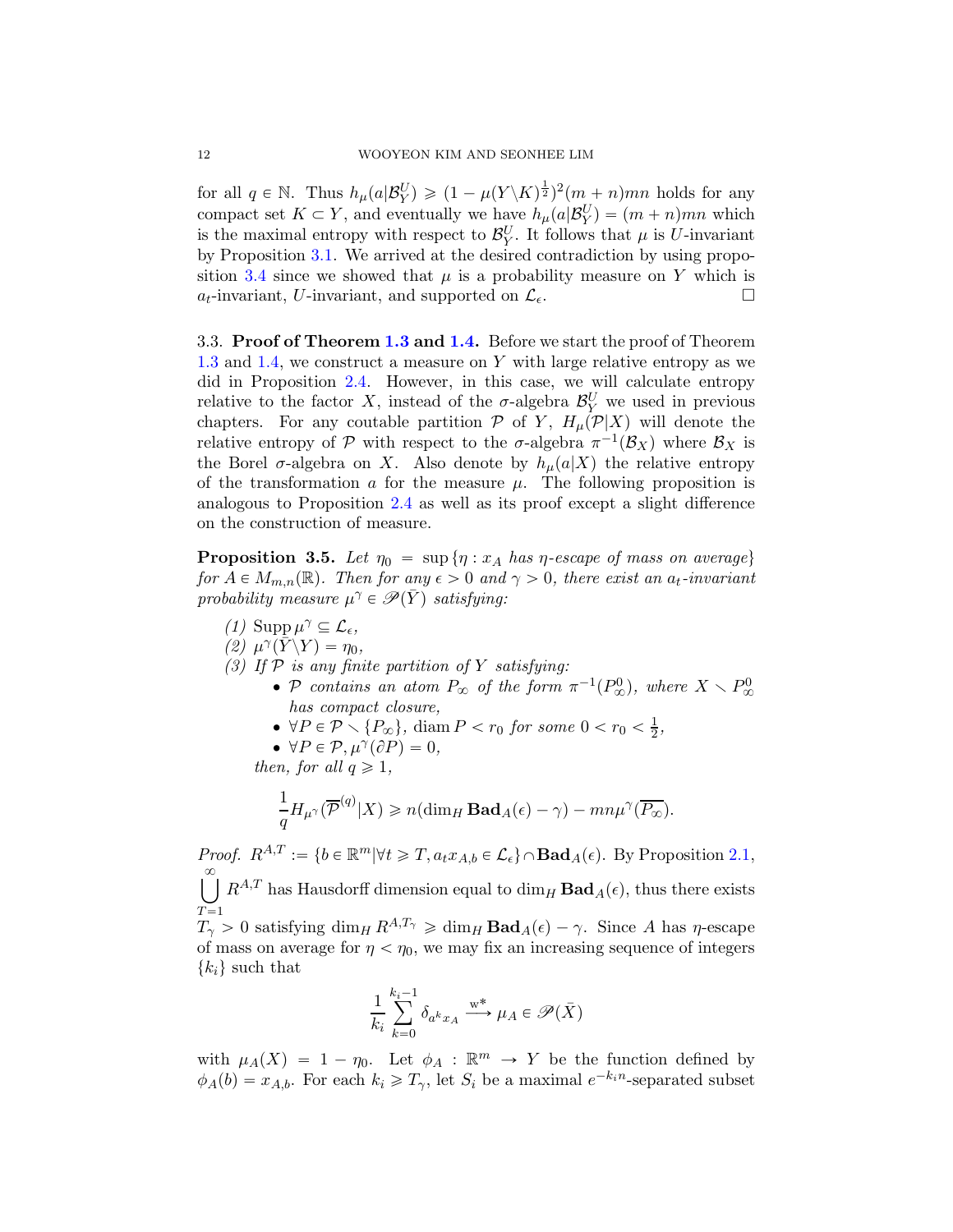of  $\phi_A(R^{A,T_{\gamma}})$  with respect to the metric **d**. Then

$$
\liminf_{i \to \infty} \frac{\log |S_i|}{k_i} \ge n \dim_H(R^{A,T_\gamma}) \ge n(\dim_H \mathbf{Bad}_A(\epsilon) - \gamma)
$$

holds from the bi-Lipschitz property between **d** and  $|| \cdot ||_{\mathbb{R}^m}$ .

Let  $\nu_i \stackrel{\text{def}}{=} \frac{1}{|S_i|}$  $|S_i|$  $\sum$  $y{\in}S_i$  $\delta_y$  be the normalized counting measure on  $S_i$  and let

$$
\mu_i \stackrel{\text{def}}{=} \frac{1}{k_i} \sum_{k=0}^{k_i-1} a^k_* \nu_i \xrightarrow{\text{w*}} \mu^\gamma \in \mathscr{P}(\bar{Y}).
$$

we prove that  $\mu^{\gamma}$  is the desired measure.

[\(1\)](#page-11-0) For any  $y \in S_i \subseteq \phi_A(R^{A,T_\gamma})$ ,  $a^T y \in \mathcal{L}_{\epsilon}$  holds for  $T > T_\gamma$ . Thus

$$
\mu_i(Y \setminus \mathcal{L}_{\epsilon}) = \frac{1}{k_i} \sum_{k=0}^{k_i-1} a^k_* \nu_i(Y \setminus \mathcal{L}_{\epsilon}) = \frac{1}{k_i} \sum_{k=0}^{T_{\gamma}} a^k_* \nu_i(Y \setminus \mathcal{L}_{\epsilon}) \leq \frac{T_{\gamma}}{k_i}
$$

and we obtain item [\(1\)](#page-11-0) by taking limit for  $k_i \to \infty$ .

[\(2\)](#page-11-1) Since  $\pi_* \nu_i = \delta_{x_A}$  for all  $i \geq 1$ ,  $\pi_* \mu^{\gamma} = \mu_A$  holds. Thus  $\mu^{\gamma}(\bar{Y} \setminus Y) =$  $\mu_A(X\backslash X)=\eta_0.$ 

[\(3\)](#page-11-2) Let  $\rho > 0$  be a small positive real number, then

$$
\mu^{\gamma}(P_{\infty}) + \rho > \mu_i(P_{\infty}) = \frac{1}{k_i|S_i|} \sum_{y \in S_i, 0 \le k < k_i} \delta_{a^k y}(P_{\infty})
$$
\n
$$
= \frac{1}{k_i} \sum_{0 \le k < k_i} \delta_{a^k x_A}(P_{\infty}^0)
$$

holds for large enough *i*. For simplicity, let  $\beta \stackrel{\text{def}}{=} \mu^{\gamma}(P_{\infty}) + \rho$ . The above inequality means that there exist at most  $\beta k_i$  number of  $a^k x_A$ 's in  $P^0_{\infty}$ , thus there exists some  $k \in [(1 - \beta)k_i, k_i)$  such that  $a^k y \in Y \backslash P_{\infty}$  for all  $y \in S_i$ . If P is any non-empty atom of  $\mathcal{P}^{(k_i)}$ , fixing any  $y_0 \in P$ , any  $y \in S_i \cap P = S_i \cap [y_0]_{\mathcal{P}^{k_i}}$  satisfies

$$
r_0 > \mathbf{d}(a^k y_0, a^k y) \geqslant C'' e^{nk} \mathbf{d}(y_0, y) \geqslant C'' e^{n(1-\beta)k_i} \mathbf{d}(y_0, y)
$$

for some constant  $C'' > 0$ . Here, we used the right invariant property of **d** and bi-Lipshitz property between **d** and  $|| \cdot ||$ . Thus  $S_i \cap P$  can be covered by one ball of  $C''^{-1}r_0e^{-n(1-\beta)k_i}$ -radius for metric **d** as well as by  $C_2e^{mn\beta k_i}$ many balls of  $r_0e^{-k_in}$ -radius for the metric **d** and some constant  $C_2 > 0$ . Since  $S_i$  is  $e^{-k_i n}$ -separated with respect to **d**, we get

$$
Card(S_i \cap [y_0]_{\mathcal{P}^{(k_i)}}) \leq C_2 e^{mn\beta k_i},
$$

and therefore

$$
H_{\nu_i}(\mathcal{P}^{(k_i)}) \geq \log |S_i| - mn\beta k_i - \log C_2.
$$

Now we can estimate the lower bound of the entropy. For  $q \geq 1$ , write the Euclidean division of large enough  $k_i - 1$  by q as

$$
k_i - 1 = qk' + s
$$
 with  $s \in \{0, \dots, q - 1\}$ .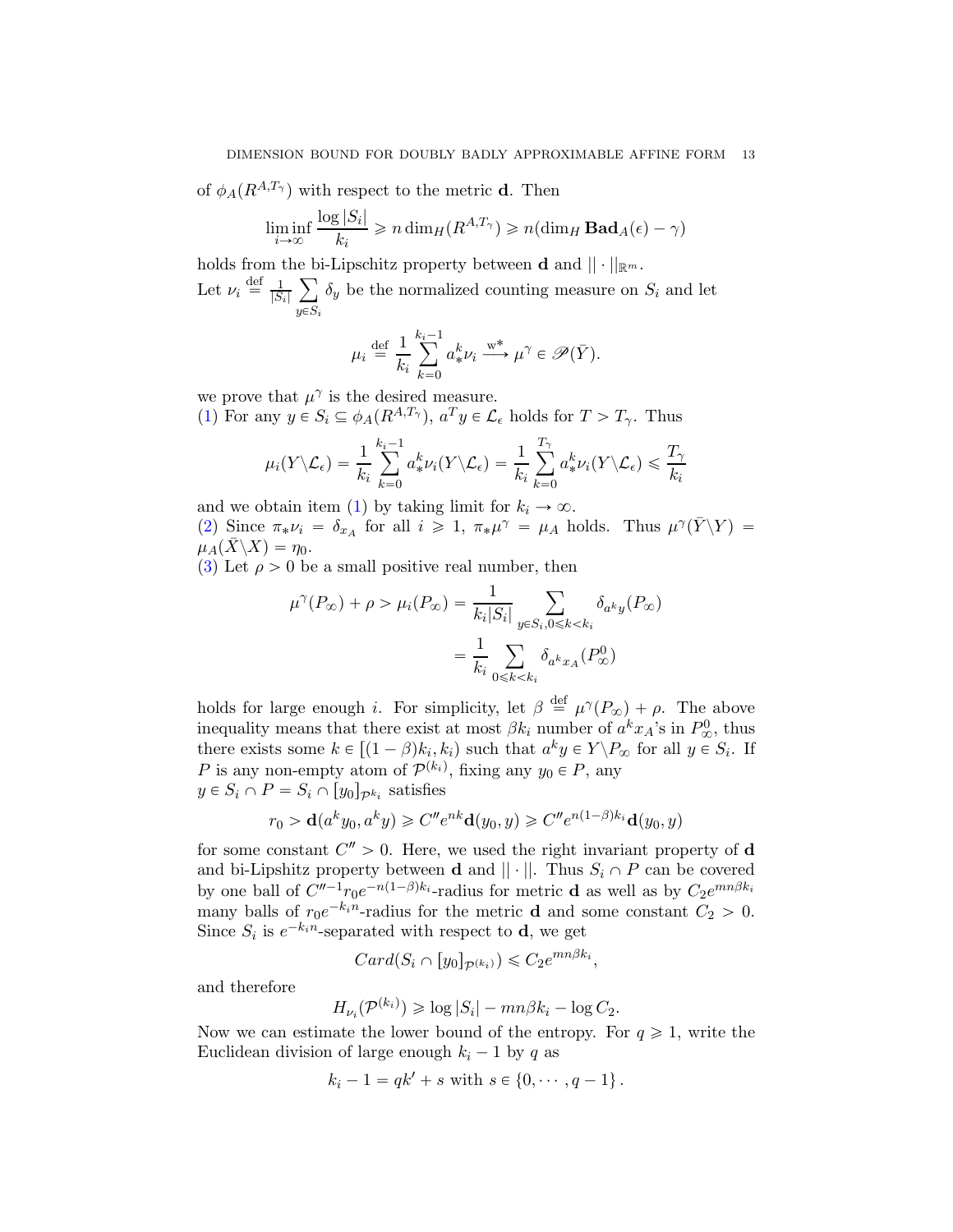By subadditivity of the entropy with respect to the partition, for each  $p \in$  $\{0, \cdots, q-1\},\$ 

$$
H_{\nu_i}(\mathcal{P}^{(k_i)}|X) \le H_{a^p\nu_i}(\mathcal{P}^{(q)}|X) + \cdots + H_{a^{p+qk'}\nu_i}(\mathcal{P}^{(q)}|X) + 2q \log |\mathcal{P}|.
$$

Summing those inequalities for  $p = 0, \dots, q - 1$ , and using the concave property of entropy with respect to the measure, we obtain

$$
qH_{\nu_i}(\mathcal{P}^{(k_i)}|X) \leq \sum_{k=0}^{k_i-1} H_{a^k \nu_i}(\mathcal{P}^{(q)}|X) + 2q^2 \log |\mathcal{P}|
$$
  

$$
\leq k_i H_{\mu_i}(\mathcal{P}^{(q)}|X) + 2q^2 \log |\mathcal{P}|
$$

and therefore

$$
\frac{1}{q}H_{\mu_i}(\mathcal{P}^{(q)}|X) \ge \frac{1}{k_i}H_{\nu_i}(\mathcal{P}^{(k_i)}|X) - \frac{2q\log|\mathcal{P}|}{k_i}
$$
\n
$$
\ge \frac{1}{k_i}\Big\{(\log|S_i| - mn\beta k_i - \log C_2) - 2q\log|\mathcal{P}|\Big\}
$$

Here, for the second inequality, we used  $H_{\nu_i}(\mathcal{P}^{(q)}|X) = H_{\nu_i}(\mathcal{P}^{(q)})$  from the fact that  $\nu_i$  is supported on an atom of  $\pi^{-1}(\mathcal{B}_X)$ . Now we can take  $i \to \infty$ because the atoms P of  $\overline{P}$  and hence of  $\overline{P}^{(q)}$ , satisfy  $\mu^{\gamma}(\partial P) = 0$ . Thus we obtain the inequality

$$
\frac{1}{q}H_{\mu^{\gamma}}(\overline{\mathcal{P}}^{(q)}|X) \geq n(\dim_H \mathbf{Bad}_A(\epsilon) - \gamma) - mn\beta,
$$

and finally get the inequality

$$
\frac{1}{q}H_{\mu^{\gamma}}(\overline{\mathcal{P}}^{(q)}|X) \ge n(\dim_H \mathbf{Bad}_A(\epsilon) - \gamma) - mn\mu^{\gamma}(\overline{P_{\infty}})
$$

we desired by taking  $\rho \to 0$ .

Now we prove Theorem [1.3](#page-1-1) and Theorem [1.4.](#page-2-0)

Proof of Theorem [1.3.](#page-1-1) We use proof by contradiction again. Suppose that for any  $\delta > 0$ , the set of A satisfying  $\dim_H \text{Bad}_A(\epsilon) \geq m - \delta$  has full Hausdorff dimension. The set of A satisfying  $\dim_H \text{Bad}_{A}(\epsilon) \geq m - \delta$  has full Hausdorff dimension and for any  $\eta > 0$ , the Hausdorff dimension of the set of A with  $\eta$ -escape of mass on average is strictly less than full dimension by Theorem [2.2.](#page-4-1) Thus there exists  $A \in M_{m,n}(\mathbb{R})$  which does not have  $\eta$ escape of mass on average and satisfies  $\dim_H \textbf{Bad}_A(\epsilon) \geq m - \delta$  for any  $\eta > 0$ .

For  $k \in \mathbb{N}$ , fix  $\delta = \eta = \frac{1}{k}$  $\frac{1}{k}$  and take a sequence of real numbers  $\{\gamma_j\}$  which converges to zero. Then there exists a sequence of  $a_t$ -invariant probability measures  $\{\mu^{\gamma_j} \in \mathscr{P}(\bar{Y})\}$  described in Proposition [3.5.](#page-11-3) By taking weak\*limit of this sequence, we can construct the measure  $\mu_k \in \mathcal{P}(Y)$  such that  $\text{Supp}\,\mu_k \subset \mathcal{L}_{\epsilon}, \,\mu_k(\bar{Y}\backslash Y) = \eta_0 \leqslant \eta,$ 

$$
\frac{1}{q}H_{\mu_k}(\mathcal{P}^{(q)}|X) \geqslant mn - \frac{n}{k} - mn\mu^{\gamma}(P_{\infty})
$$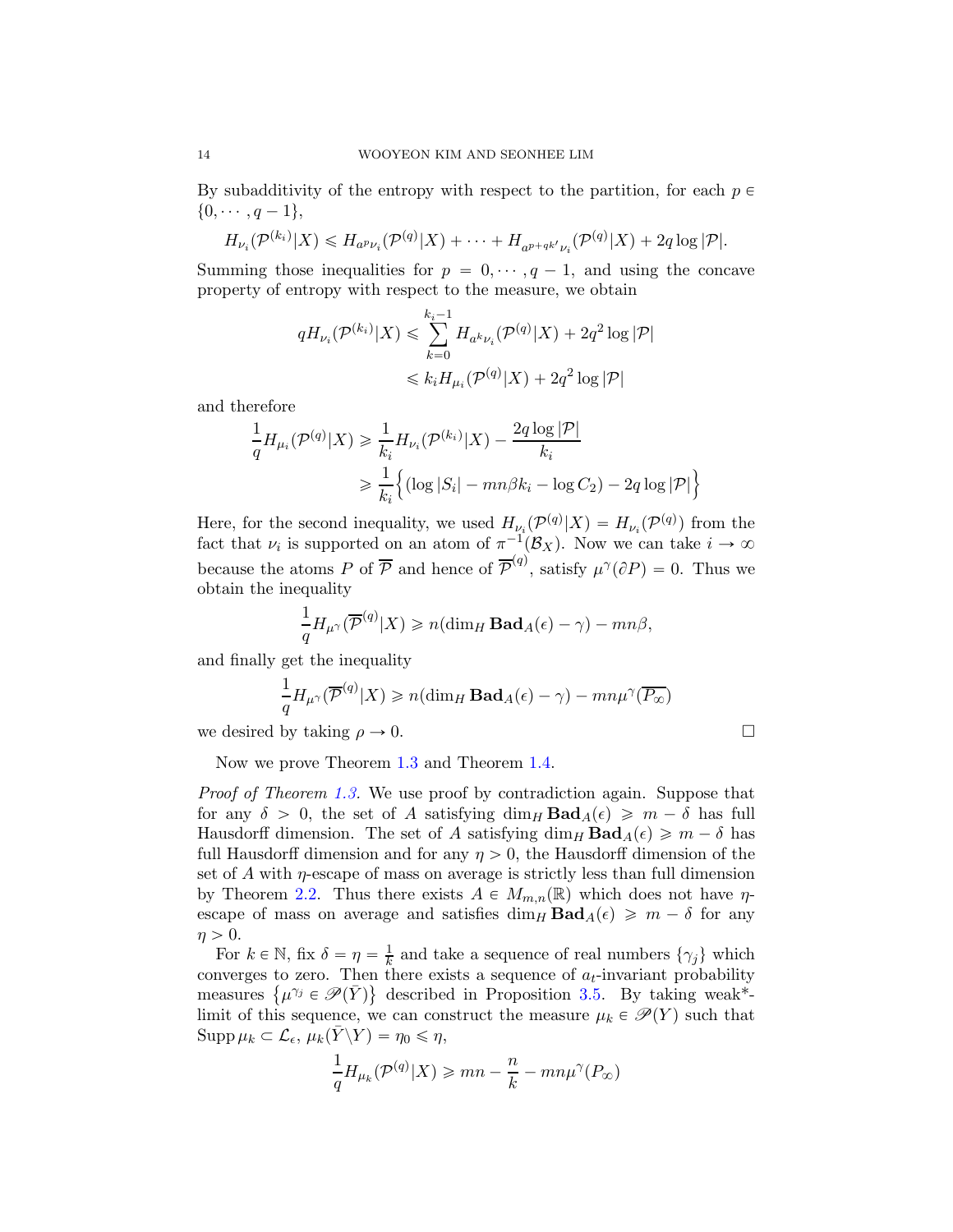for all  $q \geq 1$ , and P satisfying the condition [\(3\)](#page-11-2) in Proposition [3.5.](#page-11-3) By taking weak<sup>\*</sup>-limit of sequence  $\{\mu_k\}$  again, eventually we obtain the measure  $\mu \in$  $\mathscr{P}(Y)$  supported on  $\mathcal{L}_{\epsilon}$  such that  $\frac{1}{q}H_{\mu}(\overline{\mathcal{P}}^{q}|X)\geqslant(1-\mu(\overline{P_{\infty}}))mn$ . By taking an appropriate partition  $P$  to make  $\mu(P_{\infty})$  arbitrarily small,  $h_{\mu}(a|X) = mn$ , which is the maximal relative entropy, thus  $\mu$  is a W-invariant measure by Proposition 3.1 of [\[LSS\]](#page-15-5). We obtain the desired contradiction by Proposition [3.4](#page-9-0) since  $\mu$  is a probability measure on Y which is  $a_t$ -invariant, W-invariant, and supported on  $\mathcal{L}_{\epsilon}$ . This proves Theorem [1.3.](#page-1-1)

*Proof of Theorem [1.4.](#page-2-0)* We use proof by contradiction. Suppose that  $A \in$  $M_{m,n}(\mathbb{R})$  is not singular on average and satisfies dim<sub>H</sub> Bad<sub>A</sub>( $\epsilon$ ) = m. Let  $\eta_0 = \sup \{\eta : x_A \text{ has } \eta \text{-escape of mass}\},\$  then  $\eta_0 < 1$  since  $x_A$  is not singular on average. Take a sequence of real numbers  $\{\gamma_i\}$  which converges to zero. Then there exists a sequence of  $a_t$ -invariant probability measures  $\{\mu^{\gamma_j} \in \mathscr{P}(\bar{Y})\}$  described in Proposition [3.5.](#page-11-3) By taking weak\*-limit of this sequence, we can construct the measure  $\mu \in \mathscr{P}(\bar{Y})$  such that Supp $\mu \subset$  $\mathcal{L}_{\epsilon} \cup (Y\backslash Y),$ 

$$
\frac{1}{q}H_\mu(\overline{\mathcal{P}}^{(q)}|X) \geqslant mn(1-\mu(\overline{P_\infty}))
$$

for all  $q \geq 1$ , and P satisfying the condition [\(3\)](#page-5-2) in Proposition [3.5.](#page-11-3) By taking the compact set  $X \subset P^0_{\infty}$  large enough, we obtain  $h_{\mu}(a|X) \geqslant mn(1 - \eta_0)$ . On the other hand, the measure  $\mu \in \mathscr{P}(\bar{Y})$  can be represented by the linear combination  $\mu = (1 - \eta_0)\mu_0 + \eta_0\delta_\infty$ , where  $\delta_\infty$  is the dirac delta measure on  $\overline{Y}\backslash Y$  and  $\mu_0 \in \mathscr{P}(Y)$ . Since  $s = \mu(\overline{Y}\backslash Y) \leq \eta_0$  and the entropy is a linear function with respect to the measure,  $h_{\mu_0}(a|X) = \frac{1}{1-\eta_0}h_{\mu}(a|X) = mn$ , which is the maximal relative entropy, thus  $\mu_0$  is a W-invariant measure by Proposition 3.1 of [\[LSS\]](#page-15-5). We obtain the desired contradiction by Proposition [3.4](#page-9-0) since  $\mu_0$  is a probability measure on Y which is  $a_t$ -invariant, W-invariant, and supported on  $\mathcal{L}_{\epsilon}$ .

## Acknowledgement

SL is an associate member of KIAS. This project is supported by Samsung Science and Technology Foundation under Project No. SSTF-BA1601-03.

### **REFERENCES**

- <span id="page-14-0"></span>[BHKV10] Y. Bugeaud, S. Harrap, S. Kristensen, and S. Velani, On shrinking targets for  $\mathbb{Z}^m$  actions on tori, Mathematika 56 (2010), 193-202.
- <span id="page-14-1"></span>[BK13] R. Broderick and D. Kleinbock, Dimension estimates for sets of uniformly badly approximable systems of linear forms, Int. J. Number Theory. 11 (2015), no 7, 2037-2054. MR 3440444
- <span id="page-14-2"></span>[BKLR] Y. Bugeaud, D. H. Kim, S. Lim, M. Rams, Hausdorff dimension in inhomogeneous Diophantine approximation, to appear in Int. Math. Res. Not.
- <span id="page-14-3"></span>[DFSU18] T. Das, L. Fishman, D, Simmons, and M. Urbaski, A variational principle in the parametric geometry of numbers, with applications to metric Diophantine approximation, Comp. Rend. Math. 355 (2017), no. 8, 835–846.